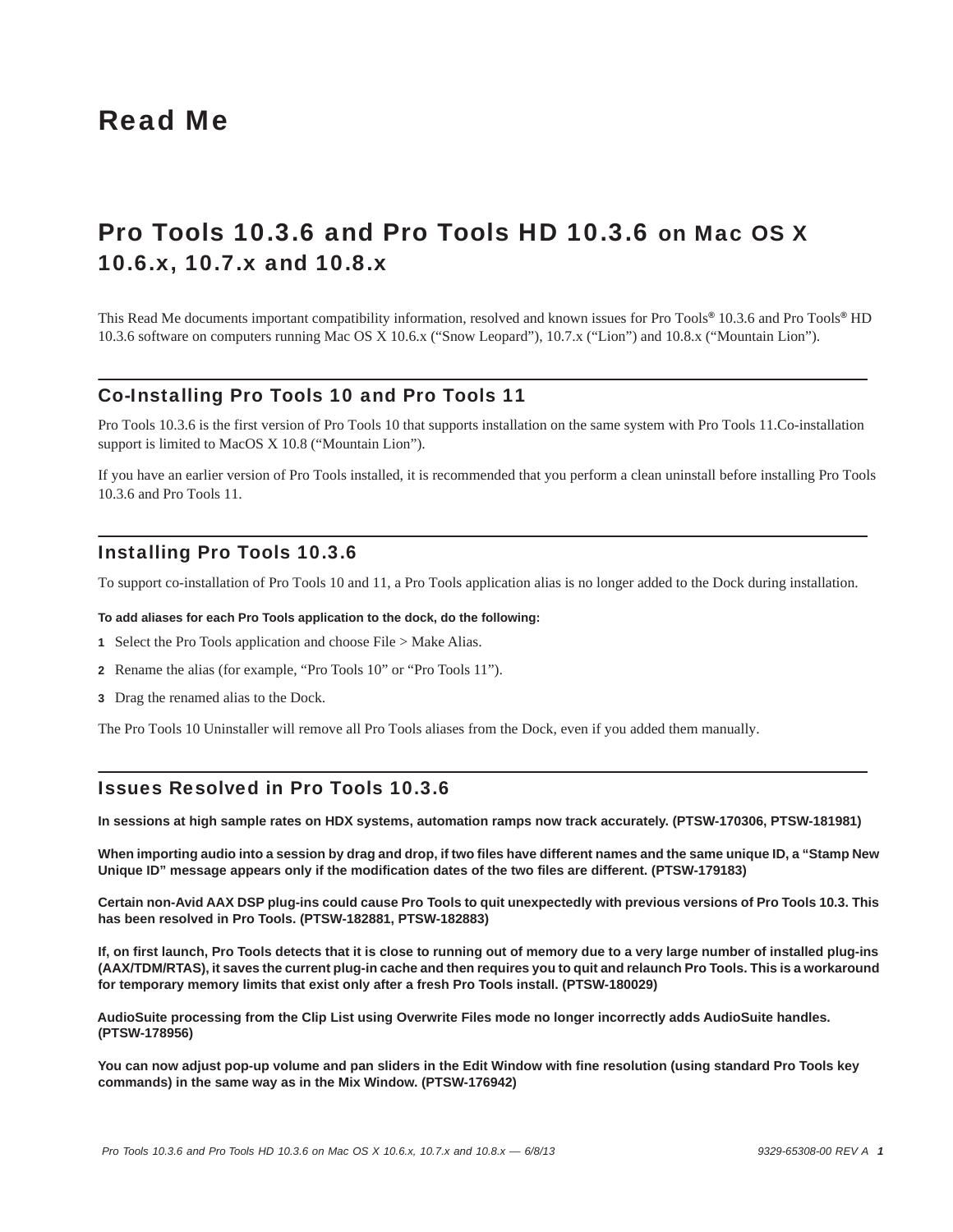**The Default button in the Input tab of I/O Setups no longer disables the "Compensate for Input Delays after Record Pass" option. (PTSW-172852)**

**With Pro Tools 10.3.6 and higher, Sound Designer II (.SD2) files are no longer supported. If you open a session containing SD2 files, they are converted to the session audio file format.**

### Plug-Ins

**Avid AAX plug-ins no longer cause Pro Tools to quit unexpectedly when switching channel views of a multi-mono plug-in. This problem only occurred on MacOS X 10.8. (PTSW-180912)**

**Channel Strip (Native) uses much less CPU capacity for shelving filters. (PTSW-170126)**

**Channel Strip, Pro Compressor, Pro Expander gain reduction now works correctly in Internal-All and Front/Rear channel linking modes. (PTSW-178201)**

**ReVibe II now supports saving of the collapsed tab state. (PTSW-174598)**

### Issues Resolved in Pro Tools 10.3.5

**Punch recording modes now work at all timeline locations. (PTSW-172752, PTSW-176726)**

**Certain types of plug-ins now properly receive keystrokes when focused without causing unwanted behavior in Pro Tools (such as Spacebar controlling the Transport). Note that some plug-ins do not accept certain keystrokes and those keystrokes will control Pro Tools. (PTSW-165586, PTSW-172156, PTSW-172540)**

**Multiple automation breakpoints in the same location are now cleaned up when using the Import Session Data command. (PTSW-179121)**

**When there is no other automation on a track except for an initial breakpoint, extra breakpoints are no longer created when trimming or nudging a clip from the beginning of a session. (PTSW-179170)**

**Unwanted automation ramps are no longer created after trimming a clip in Shuffle mode. (PTSW-178118)**

**Clips are no longer missing from the timeline after AAF import of a mixed frame rate sequence. (PTSW-167656)**

**During import, if a file's Unique Identifier (UID) is identical to one already in the session, and the Name and Mod Date of the files are also identical, the existing file in the session is automatically used. However, if two files have the same UID but different Mod Dates, Pro Tools lets you choose between using the existing file or stamping a new UID into the file being imported. This resolves potential problems when audio files are processed outside of Pro Tools and re-imported. (PTSW-179183)**

**The calculation of waveform overviews has been optimized.**

See <http://avid.force.com/pkb/articles/troubleshooting/Pro-Tools-waveform-overview-calculation>for more information.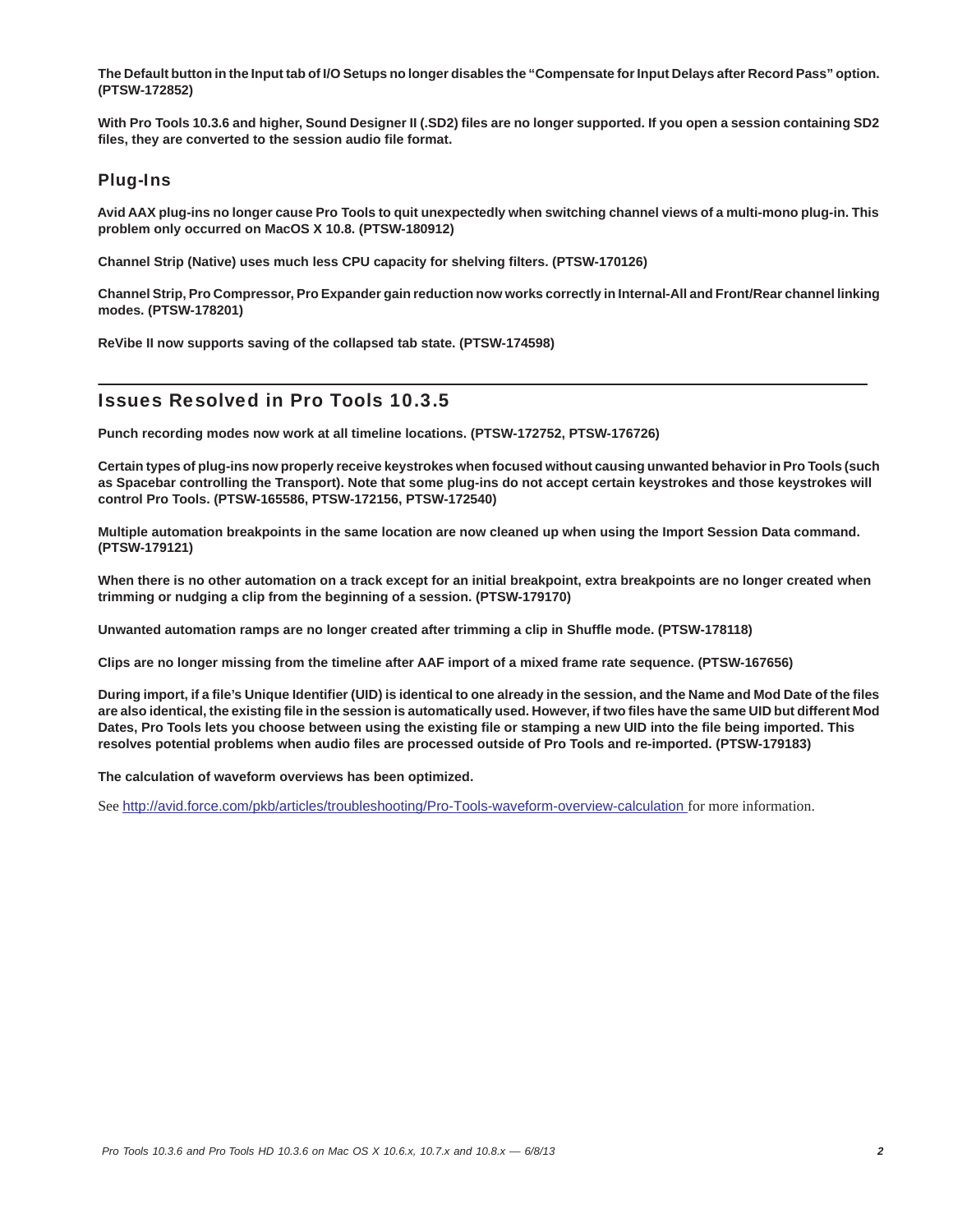### Issues Resolved in Pro Tools 10.3.4

**On Mac OS X 10.8.x (Mountain Lion), when editing automation, clip gain, or non-note MIDI data, the current value is displayed in a small box immediately upon first mouse click. (PTSW-170014)** 

**The Start Time field in the Edit and Transport windows now correctly accepts direct numerical entry. (PTSW-170975)**

**Audio files can be now be exported as MXF. (PTSW-176177)**

**Pro Tools now stops playback of an Edit window selection on the exact last sample of a selection. (PTSW-168043)**

**Automation breakpoints selected in the Edit window can be nudged using key commands. (PTSW-174358)**

**Automation editing improvements when trimming regions over each other. (PTSW-177435)**

**Glide commands now work as described in the Pro Tools Reference Guide. (PTSW-174715, PTSW-177859)**

**Automation breakpoints are no longer incorrectly deleted during sample rate conversion. (PTSW-174707)**

**MIDI Time Code (MTC) is now correctly received by Pro Tools. (PTSW-174898)**

**With Pro Tools HDX, mute states work as expected after scrubbing. (PTSW-172240)**

**On HDX systems with 3 HDX cards, system delays are properly updated after a sample rate change. (PTSW-169477)**

**With the AudioSuite version of the Fairchild 670 plug-in, when previewing in mono mode, the right channel now plays audio. (PTSW-173018)**

**An error resulting in an "FF\_PacketStream" dialog when doing a time base conversion (ticks to/from samples) of an Elastic Audio track is fixed. (PTSW-173167)**

**Rhythmic algorithm accuracy improved when extreme compression/expansion settings exist on an Elastic Audio track. (PTSW-177009)**

**When using drag and drop to import audio, if a cloned audio file (one duplicated outside of Pro Tools) is imported, an alert is posted which gives a choice between restamping a Unique ID to the clone, or redirecting to the original file. (PTSW-163654)**

**Removed an unnecessary Unique ID stamping dialog when making a copy of a file using the Import Audio command. (PTSW-176931)**

**Timeline disk caching trigger is improved. (PTSW-176778)**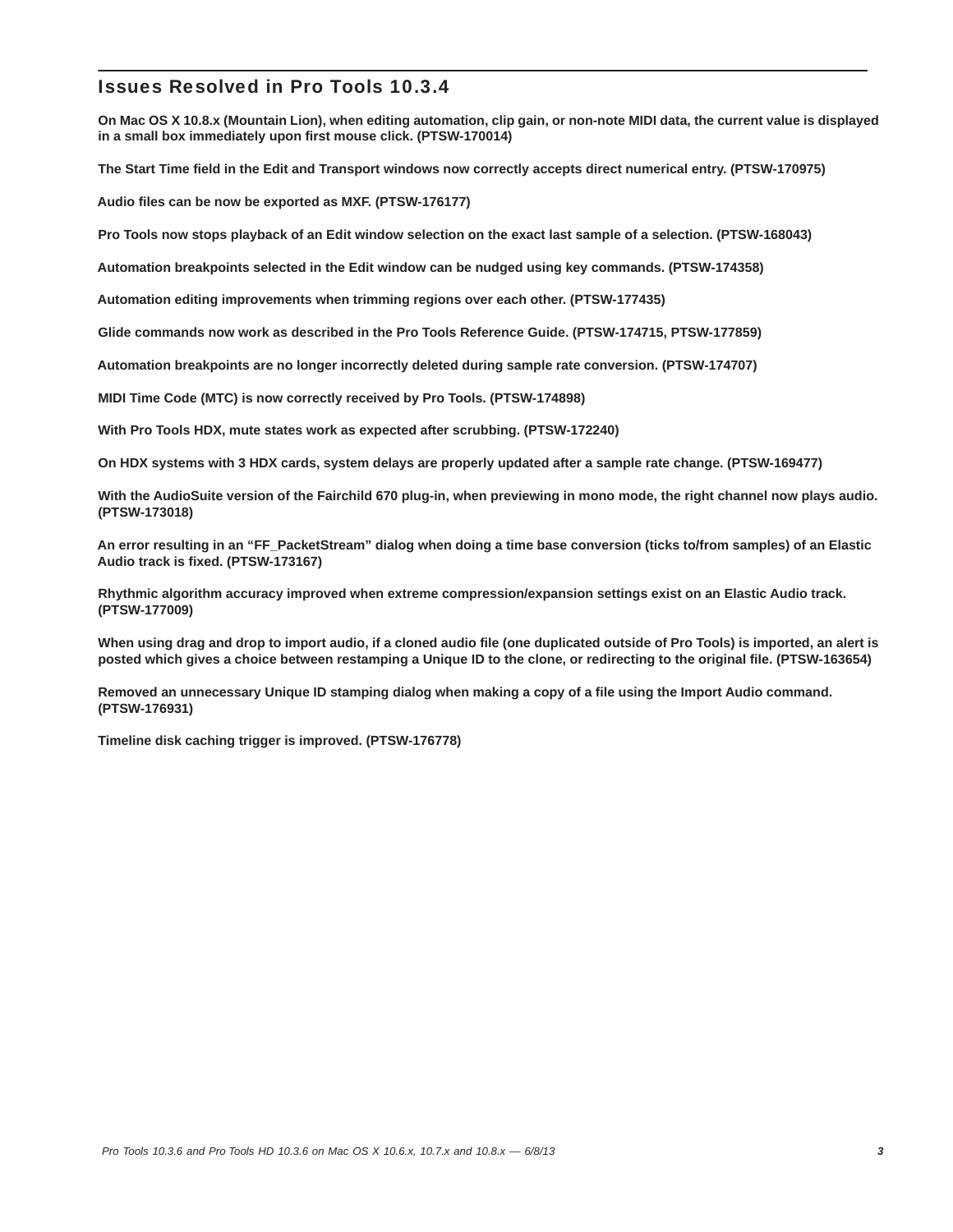# Issues Resolved in Pro Tools 10.3.3

**Improvements have been made to reduce the occurrence of -9171 and -9129 errors on HDX, HD Native and HD Native Thunderbolt systems (PTSW-170587)**

**When importing QuickTime files, associated audio now correctly follows interleaved format preference. (PTSW-169486, PTSW-167356)**

**When relinking interleaved multichannel files (LCR, Quad, 5.0, 5.1, 6.0, 6.1, 7.0 or 7.1), Center and Right channels are no longer inadvertently swapped. (PTSW-175285)**

**Relinking more than a few hundred MXF files no longer causes Pro Tools to quit unexpectedly. (PTSW-175347)**

**When using EUCON control surfaces, Pro Tools no longer quits unexpectedly after performing certain operations (PTSW-173919)**

**Selecting the Pan window on MC Control using the Attention/Selected track no longer causes Pro Tools to quit unexpectedly (PTSW-174525)**

**X-axis panning of certain plug-in surround channels from a D-Control is no longer inverted (PTSW-173286, PTSW-172836, PTSW-173938)**

This issue affected Maggot Spanner, Dolby ATMOS, and New Audio Technology Spatial Audio Designer. Plug-Ins may require an update to take advantage of this fix.

**D-Control Custom Fader plug-in maps no longer need to be recalled after every Channel Select operation. (PTSW-158750)**

**The "Import as Offline Satellite Media" option is now available in Pro Tools HD when running on systems without HD hardware. (PTSW-171738, PTSW-173186)**

**Plug-Ins with 4096 or more samples of latency now preview correctly in AudioSuite. Previously, errors -7104 or -7450 would occur. (PTSW-173329)**

**Auditioning custom crossfade shapes in the Fade dialog now produces correct audio. (PTSW-173669)**

**When using VenueLink with Pro Tools, snapshot recall is now instantaneous. (PTSW-167189)**

**To improve performance, the Disk Cache function now caches only the audio files that will be heard during playback. Audio that is muted or that is not on an active playlist will not be cached.**

### Issues Resolved in Pro Tools 10.3.2

**HD Native Thunderbolt now works correctly with Core Audio. (PTSW-172845)**

**Automation breakpoints are no longer added unnecessarily when editing clips with Automation Follows Edit turned on. (PTSW-173028)**

**Automation overlaying audio that is then processed using the Strip Silence command is kept intact. (PTSW-170804)**

**Very large files exported to Interplay will not be quarantined. (PTSW-154522)**

**Web Services hostname / IP address is now remembered between Send to Playback exports. (PTSW-172334)**

**The "Capture Selection" function in Beat Detective now captures the correct end time based on the selected note resolution instead of actual transient location. (PTSW-172978)**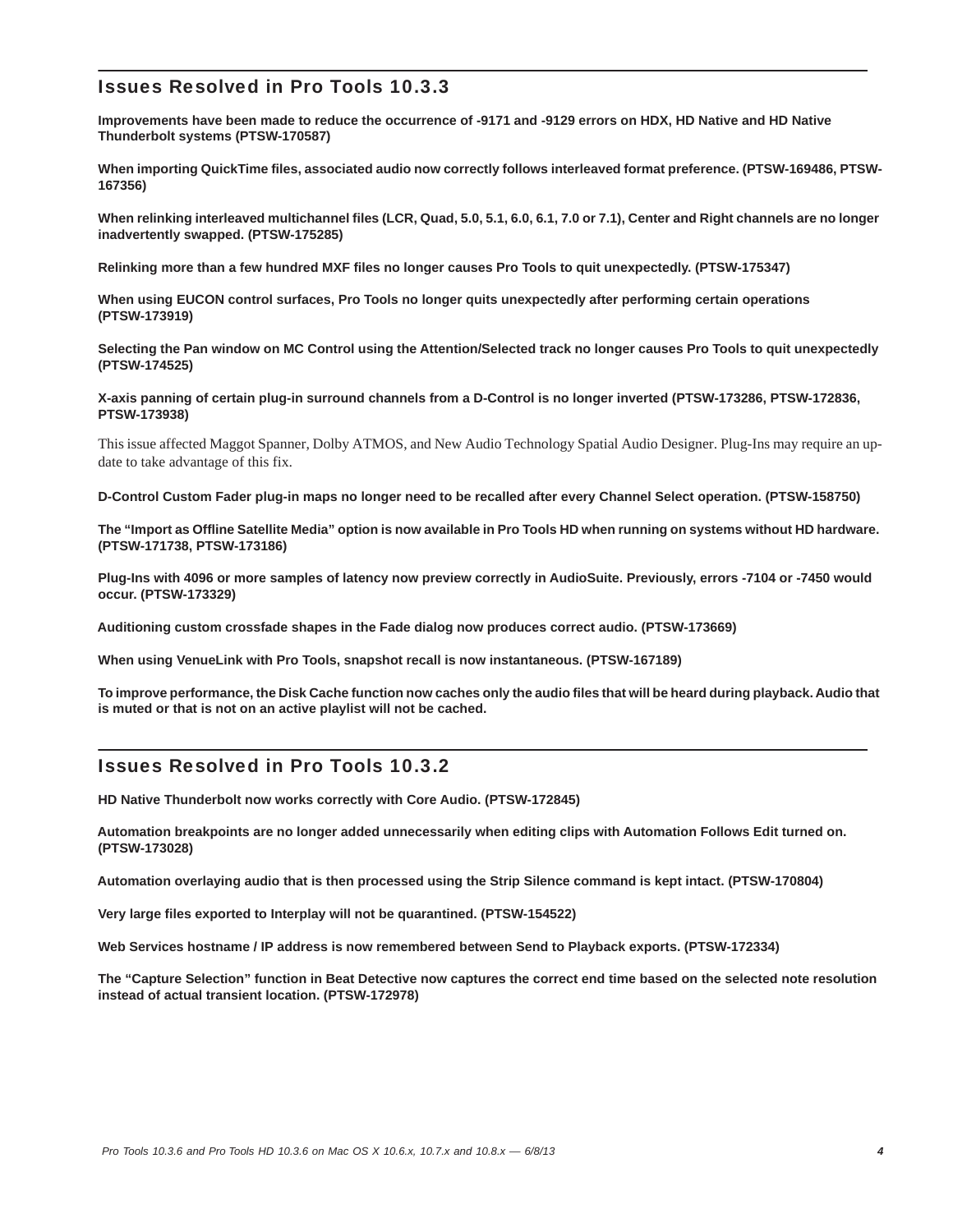# Issues Resolved in Pro Tools 10.3.1

**Unwanted data is no longer appended to the end of record passes under certain conditions. (PTSW-170032)**

**On Pro Tools HDX systems, 176.4/192kHz sessions are now free of unwanted noise in some specific mixer configurations. (PTSW-166529)**

**When zoomed into the sample level, waveforms whose clip start is off-screen now draw accurately (instead of one sample late). (PTSW-162497)**

**Clicking the Automation Follows Edit button now correctly causes the current selection to update to reflect the new state of the button. (PTSW-170044)**

**Automation breakpoints outside of a pasted selection area that match the edge values of the pasted automation (redundant breakpoints) are no longer modified when pasting. (PTSW-171725)**

**AudioSuite operations using the "Whole File" parameter no longer result in unwanted changes to audio data or cause Pro Tools to quit unexpectedly. (PTSW-170456, PTSW-170920)**

**In Dynamic Transport mode with Link Timeline and Edit Selection enabled, the playhead no longer moves to beginning of the selection. (PTSW-172367)**

## Issues Resolved in Pro Tools 10.3

### **Display**

**Waveforms are now drawn correctly in the Fades dialog when the start or end points are moved in from the edges. (PTSW-157852)**

### Playback and Recording

**A class of unexpected 9092, 9093, 9128, or 9129 errors no longer occurs. An error that caused the counters to incorrectly indicate a very high speed of playback or record no longer occurs. (PTSW-163794)**

**Input meters on HDX systems now properly indicate clipping. (PTSW-165661)**

**Scrubbing on tracks above 192 voices on HD Native no longer causes Pro Tools to quit unexpectedly. (PTSW-171347)**

### Destructive Punch

**Magic ID error is no longer encountered when using Destructive Punch in certain situations. (PTSW-156797)**

**Destructive Punch now works properly with interleaved audio files. (PTSW-163841)**

### Automatic Delay Compensation

**Delay Compensation may now be enabled for plug-in sidechains in the Operation preferences. (HDX hardware-accelerated systems only).**

### Automation

**Nudging automation selections now maintains automation shapes inside and outside the selection by inserting anchor breakpoints at the selection edges. (PTSW-170098, PTSW-170102)**

**Glide automation correctly glides between values in a selection. (PTSW-166746)**

**Automation data can be pasted correctly when Automation Follows Edit is disabled. (PTSW-164539)**

**Pasting automation selections no longer creates unexpected ramps. (PTSW-158837)**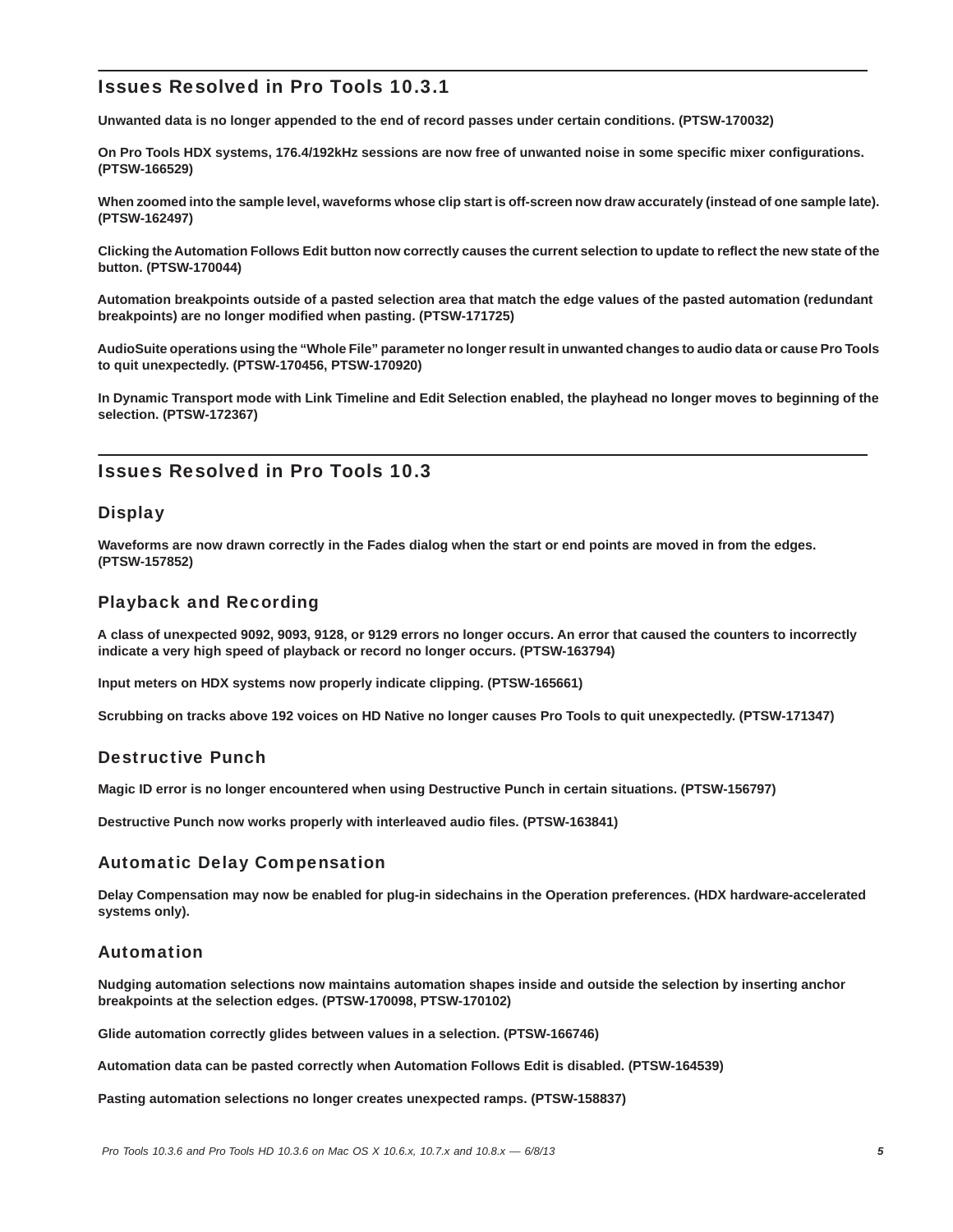**Trimming clips with automation no longer creates unexpected ramps. (PTSW-168444)**

**Automation trimming is now limited such that the lowest value can be trimmed up only to the maximum possible value, and the highest value can be trimmed down only to the minimum possible value. (PTSW-167044)**

**Spurious -9155 (automation too dense) errors have been resolved. (PTSW-158618)**

**Performance has been improved in Continuous Scroll mode when using the "All tracks in Volume view" key command Option + "-" (minus) (PTSW-163652)**

**Pro Tools no longer quits unexpectedly when coalescing volume automation to clip gain. (PTSW-164914)**

**Clip gain positions are no longer affected by the padding amount in Compact Audio dialog. (PTSW-163745)**

### Editing

**Nudging audio within a region no longer affects audio on undisplayed alternate playlists. (PTSW-138403)**

**Using the Object Grabber to duplicate one or more clips to a different location on the same track(s), either to the insertion point or by dragging, now correctly results in only the copied clips being object-selected, and not the originals. (PTSW-167253)**

**Elastic Audio Commit works correctly when there are tempo changes in the session. (PTSW-165797)**

### Plug-Ins and Processing

**Audio sync issues when rendering clip gain on clips with crossfades have been resolved. (PTSW-170425)**

**The Right-Click menu is now available for making the input (sidechain) active or inactive. (PTSW-166221)**

**Key input (sidechain) menu text is now italicized when made inactive with the Control-Command key command. (PTSW-166219)**

**Do To All and Do To Selected are now available for Key input menu active / inactive state.**

**Mod Delay III correctly recalls tempo sync settings on session open. (PTSW-165514)**

**Mod Delay III follows tempo changes correctly in Sync mode. (PTSW-165607)**

**Mod Delay III note value buttons work correctly in stereo link mode. (PTSW-166842)**

**Native Instruments Kontakt no longer causes Pro Tools menus to become grayed out. (PTSW-166474)**

**An error in "ViewsUOSWindow.MacCarbon.cpp Line 1817" no longer occurs with several third party plug-ins. (PTSW-168032)**

### System Usage Window

**The CPU Usage meter now displays CPU cycles required for communication with the HD Native and HDX PCIe cards. The meter is more accurate than before with these systems.** 

#### MIDI

**MIDI data selection is now correctly based on the displayed location of the data, which is dependent on the "Display Events as Modified by Real-Time Properties" preference. (PTSW-161895)**

**MIDI CC data now displays correctly when the "Display Events as Modified by Real-Time Properties" preference is changed. (PTSW-142253)**

**Selecting notes with the marquee in Notes or Velocity view, after having done so in a previously opened session, will no longer cause crashes. (PTSW-164990)**

**A new preference has been added on the MIDI pane under Delay for External Devices: Notes and Controllers. When enabled, Pro Tools applies Delay Compensation to MIDI notes and MIDI controller data. This is helpful when monitoring external MIDI devices outside of Pro Tools.**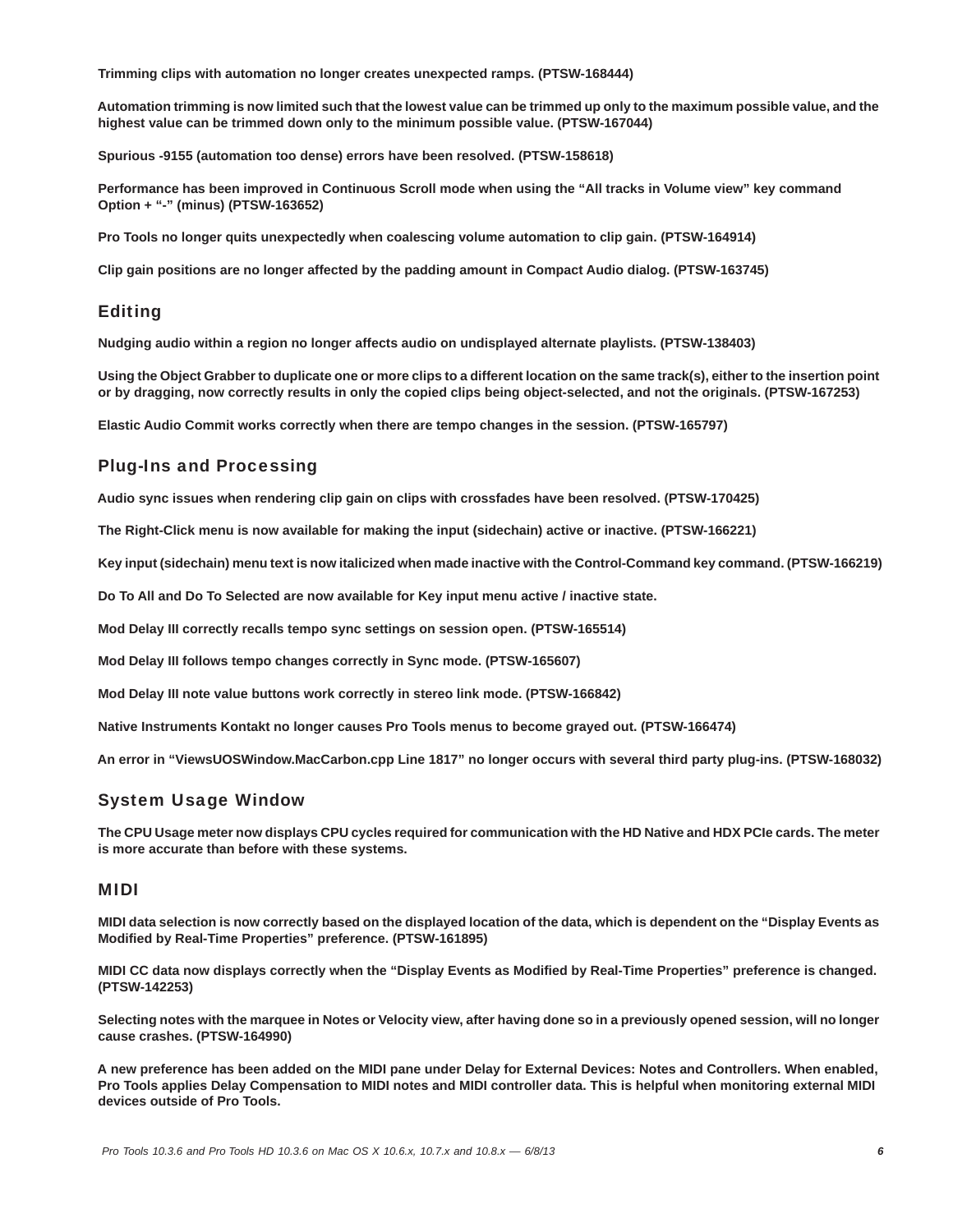### Control Surfaces

**The handling of ICON-specific session data has been optimized to improve performance of the Save Session command. (PTSW-164767)**

**On ICON worksurfaces, the LFE channel is available in 5.1 mode on the touchscreen surround panner. (PTSW-136779)**

**On ICON worksurfaces, when using the EQ III AAX plug-in, the "Q" knob for LF and HF bands in the EQ section now adjusts Q in bell mode correctly. (PTSW-165549)**

### Video and Synchronization

**All Satellite Link and Video Satellite systems now stop on the same location when rewound to the beginning of the session. (PTSW-161241)**

**Media Composer now stops in sync when Pro Tools is recording. (PTSW-161353)**

**Pro Tools stops sending timecode when a played selection ends. Devices receiving timecode stop correctly when Pro Tools stops. (PTSW-151199)**

**Locating from a 9-pin controller now reliably updates Pro Tools location. (PTSW-163261)**

**Spurious timecode values are not sent during certain transport command sequences. (PTSW-167405)**

**When using BlackMagic video output, 1080p24 and 720p59 formats are now properly set. (PTSW-3099)**

# Compatibility

Avid can only assure compatibility and provide support for qualified hardware and software configurations.

*For the latest compatibility information—including qualified computers, operating systems, and third-party products—visit the Avid website (www.avid.com/compatibility).*

### iLok USB Smart Key and Pro Tools Authorization

#### **An iLok must be connected at all times while running Pro Tools**

Pro Tools requires that an iLok with the appropriate authorizations be connected to the computer at all times. Do not remove the iLok while running Pro Tools. If the iLok is removed while Pro Tools is running, one of the following will occur:

Pro Tools displays a dialog giving you the following choices:

- Reinsert the iLok and click Save. Pro Tools saves the session and then quits.
- Click Quit. Pro Tools closes the session without saving and then quits.

 $-$  or  $-$ 

Pro Tools displays a dialog giving you the following choices:

- Reinsert the iLok and click OK to continue working in Pro Tools.
- Click Cancel. Pro Tools closes the session without saving and then quits.

### Plug-Ins

#### **Plug-Ins Now Available in AAX Format**

With Pro Tools 10.3.3 and higher, the following plug-ins are available in AAX format and installed with Pro Tools:

- $\bullet$  InTune (DSP & Native)
- Eleven (DSP & Native): If you currently own the Eleven plug-in (.dpm version) the new AAX version is installed.

#### **Mixer and Elastic Audio plug-ins from lower versions of Pro Tools are not compatible with Pro Tools 10 (PTSW-136983)**

The Mixer and Elastic Audio Plug-ins from lower versions of Pro Tools are not compatible with Pro Tools 10.x. If you encounter an error indicating that these plug-ins are corrupted please re-run the Pro Tools 10 installer to ensure that the correct plug-ins are installed.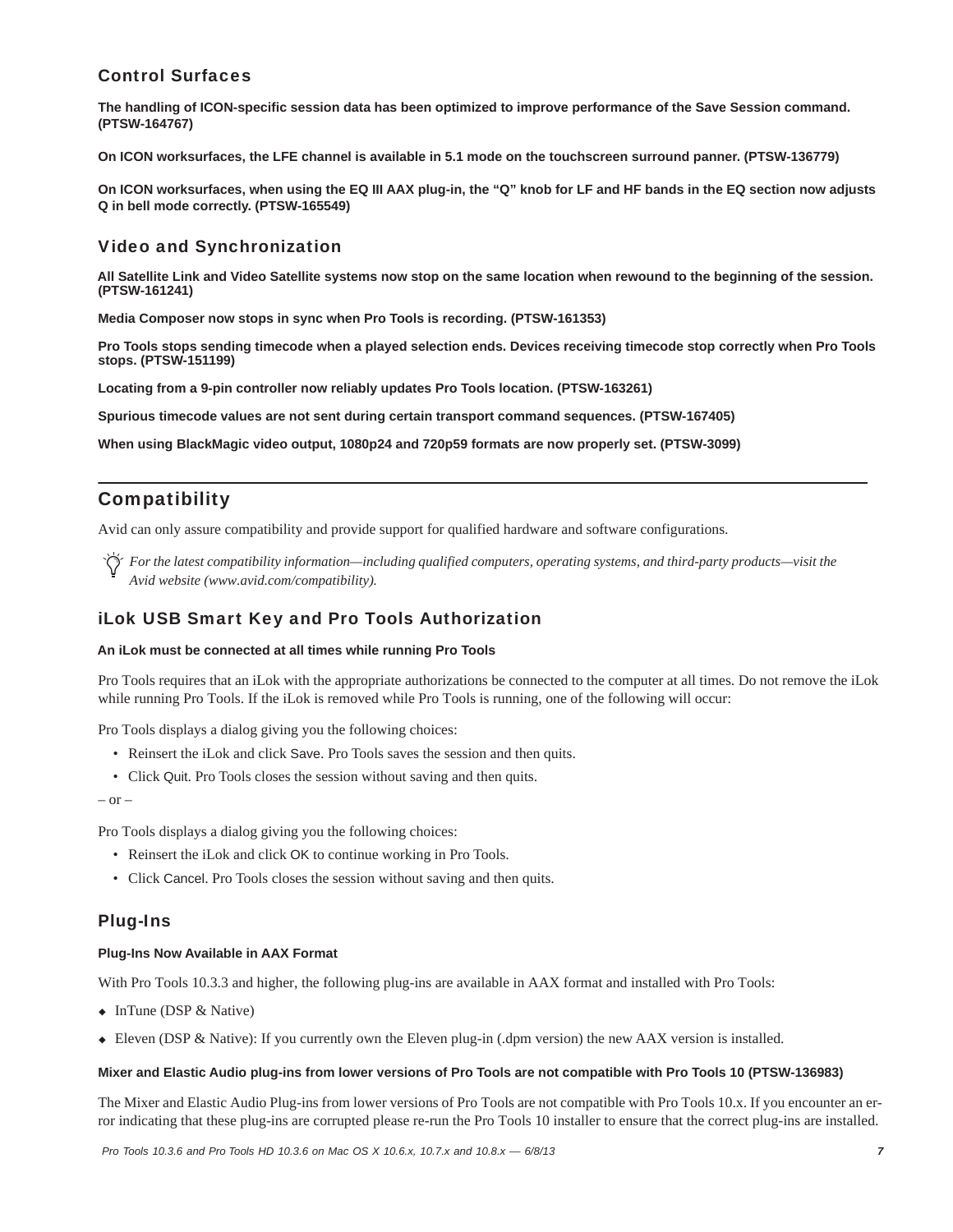# General Compatibility

QuickTime Player is not currently compatible with Avid Audio Interfaces on Mac OS X 10.8 (PTSW-163965)

QuickTime Player does not currently support Avid audio devices as output devices with Mac OS X 10.8. Audio will not pass through and playback will not start. Please use an alternate audio interface for QuickTime Player, or use another software solution for playing back QuickTime files with Avid audio devices as a workaround for this issue.

#### **Pro Tools cannot record to drives formatted as Case-Sensitive (PTSW-64502)**

Pro Tools cannot record to Mac OS X drives which have been formatted as "Case-Sensitive." Format the Mac OS X record volumes as "Mac OS X Extended (Journaled)" in order to record properly.

#### **Spotlight indexing can interfere with long record passes (97151)**

There are known incompatibilities with Spotlight indexing drives while recording audio. If you will be recording to a large number of tracks for over an hour, set all of your drives to private in the Mac OS X System Preferences to ensure maximum performance. Failure to do this may result in Pro Tools reporting an error and ending the record pass when Spotlight indexes the drives.

#### **Mac OS X 10.7.x - 10.8.x keyboard shortcuts for Mission Control conflict with Pro Tools keyboard shortcuts**

By default, Mac OS X 10.7.x and 10.8.x use Control + Arrow keys to open Mission Control and Application Windows. These keyboard shortcuts conflict with the Pro Tools keyboard shortcuts for changing track display height. You can disable or reassign these shortcuts in Mac OS X.

#### **To disable or reassign keyboard shortcuts in Mac OS X:**

- **1** From the Apple menu, choose System Preferences.
- **2** Click Keyboard.
- **3** Click the Keyboard Shortcuts tab.
- **4** Disable or reassign the shortcut for Mission Control.

#### **In Mac OS X 10.7.x - 10.8.x, the Library folder in each User folder is hidden**

DigiTrace logs, which can be helpful in troubleshooting Pro Tools errors, are stored in User/Library. These logs will be more difficult to find if the Library folder is hidden.

#### **To find the Library folder:**

Go to the Finder and click the Go menu while holding the Option key. Library will appear in the menu while the Option key is held.

#### **To display all hidden files and folders in an Open dialog:**

■ Press Command+Shift.

#### **To permanently unhide the Library folder:**

- **1** Launch Terminal.
- **2** Type: *chflags nohidden /Users/<Username>/Library.*

*The hide status of the Library folder may be reset during an OS update.*

#### **Pro Tools menus and interface are grayed out on launch (PTSW-18024)**

Pro Tools can appear unresponsive at launch, with the menus grayed out and browsers inoperable. This can happen because of Spaces. If Pro Tools is launched in any other Space than the first one, the Session Quick Start dialog still opens in the first Space. You can temporarily disable Spaces, launch Pro Tools, and disable the Session Quick Start dialog in the Preferences to avoid this problem.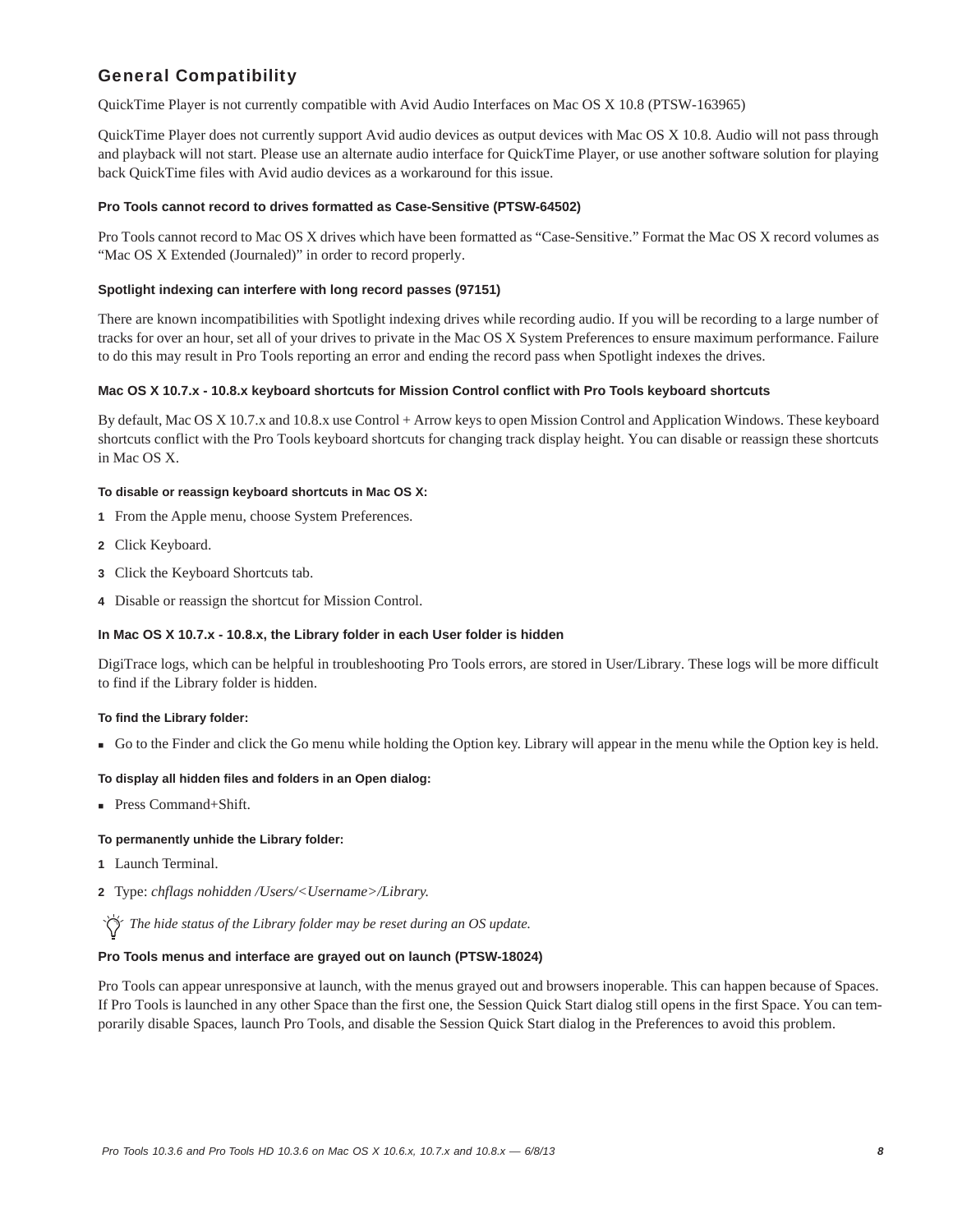#### **Automatic Update Notification will not connect through a proxy server that requires authentication (108837)**

Software Updater will not find an active Internet connection when behind a proxy server that requires authentication to gain Internet access. To work around this, the client machine with Software Updater needs to be moved out from behind the proxy or the proxy needs to allow HTTP access via port 80 without requiring authentication.

#### **Ethernet control surfaces may be unable to communicate with Pro Tools when Parallels Desktop for Mac is installed (101232)**

If you use an Ethernet control surface (such as C|24, D-Control or D-Command) with Pro Tools, Parallels Desktop for Mac may prevent communication with the surface. Uninstall Parallels for your computer to restore communication.

#### **Co-installation of Pro Tools with Media Composer (PTSW-161947)**

If you are running Media Composer 6.x on the same computer with Pro Tools 10.x using HDX, TDM, or HD Native hardware, make sure to install Media Composer 6.0.1.1 or later.

#### **Launching Pro Tools on OS X managed accounts with parental controls (PTSW-158757)**

Observe the following steps to ensure that Pro Tools launches correctly on OS X Managed Accounts with Parental controls:

- **1** After installation, launch Pro Tools on an Administrator Account before attempting to launch on a Managed Account. Otherwise, you may need to reinstall Pro Tools.
- **2** Restart the computer and log into the Managed Account.
- **3** When launching Pro Tools, you may encounter a series of warning dialogs. Observe the following steps to dismiss them:
	- If you encounter the warning: "You don't have permission to use the application Pro Tools," choose "Always Allow" and enter your Administrator name/password.
	- If you encounter the warning: "Error trying to communicate with DigiShoe Tool. This could indicate a permissions problem with the installation. Try a clean reinstall (-9169)," click OK to dismiss the error. Pro Tools will not launch.
	- If you encounter the warning: "You don't have permission to use the application DigiShoe Tool," choose "Always Allow" and enter your Administrator name/password.
- **4** Launch Pro Tools. The preceding steps are only necessary the first time you attempt to launch on the Managed Account.

### Pro Tools|HDX Systems

#### **Some Mac Pro computers with certain video cards may not have power connections available for HDX cards (PTSW-156651)**

Some video cards require power from the motherboard, which is also a requirement for Avid HDX cards. If you have a video card that requires both power connections on the motherboard, a power connection for your HDX cards will not be available. To avoid this problem, use a video card that does not require more than one power connection to the motherboard.

# Pro Tools|HD Systems

#### **Slot order for BlackMagic Design DeckLink Extreme II PCIe card and Pro Tools|HD PCIe cards (106661)**

BlackMagic Design recommends placing the DeckLink Extreme II video playback and capture card in Slot 3 of your PCIe Macintosh. You may have difficulty placing the HDMI daughter card in an unused slot between slots 0 and 1 in your Power Mac computer due to the full size of Pro Tools HD cards. In order to accommodate an additional Pro Tools|HD Accel card, the DeckLink Extreme II was extensively tested in PCIe slot 1 as well. No decrease in performance was found.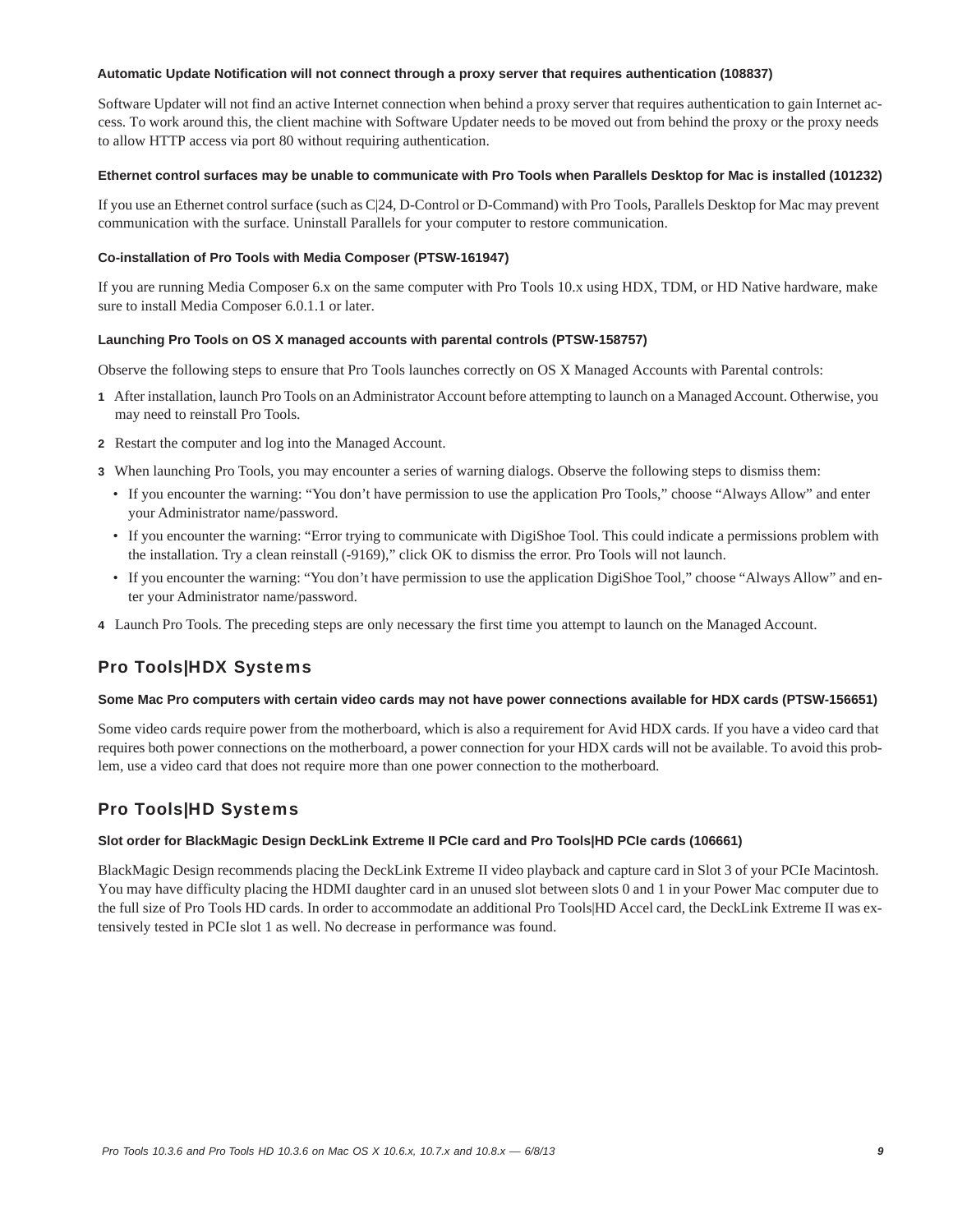# HD Native Systems

#### **With Mac OS 10.6.8 or higher, it may not be possible to update the firmware on an HD Native PCIe card (PTSW-146374)**

When launching Pro Tools HD with a HD Native card on Mac OS 10.6.8 or higher, a –1164 error may occur. This error indicates that the firmware for the HD Native card cannot be updated from version 1.0 to version 1.02 or 1.03. If this error occurs, you can only update the firmware using Mac OS X 10.6.7 or lower. The firmware update can also fail when using a Thunderbolt MacBook Pro. To avoid this error, use a Mac without Thunderbolt and use the Avid NativeCardFlasher utility to update the HD Native firmware,

*For more information on updating Native card firmware, refer to the following Avid Knowledge Base articles: http://avid.custkb.com/avid/app/selfservice/search.jsp?DocId=419331 http://avid.custkb.com/avid/app/selfservice/search.jsp?DocId=429831*

### **HD Native card should be installed in PCIe slot 3 or slot 4 of Woodcrest and Clovertown Mac Pro computers for optimum performance (PTSW-1771)**

Clovertown and Woodcrest Mac computers cannot support a PCIe device of speed greater than 1x in PCIe Slot 2 without PCIe Slot 1 being lowered to 8x. (Note that Avid does not test graphics cards at less than their ideal speed of 16x.) To avoid this problem, install your Pro Tools Native card in PCIe slot 3 or slot 4 of your Clovertown or Woodcrest era Mac computer.

### **Clovertown Mac Pro computers do not have the PCIe bandwidth required to use more than two 4x PCIe cards at full speed (PTSW-1657 and PTSW-1456)**

Clovertown Mac Pro computers with an ATTO UL5D card, a BlackMagic Design's Decklink 3 Video Capture card, and an HD Native card do not have the PCIe Bandwidth required to run all three cards at full speed. In this configuration, three 4x PCIe cards are being called for, while Clovertown Mac Pro computers can only accommodate two 4x cards and one 1x card. Consequently, one card must be run at less than full speed. Avid has not tested any down-throttled combinations and as such this is an unsupported configuration. Consider the following options as workarounds: slow down the built in graphics card to 8x or remove the SCSI HBA card and use SATA instead of SCSI drives.

Similarly, an HD Native card, an ATTO Celerity ES-41 Fiber Optic Network Adapter card, and a BlackMagic Design's DeckLink 3 card cannot be combined in Clowertown era Mac Pro without one card being used at less than its optimal PCIe bandwidth. Since Pro Tools support for Unity MediaNet 5 is limited to push/pull scenarios, Avid recommends that the ATTO Celerity card be down-throttled by installing it in the 1x PCIe slot, and that the HD Native and DeckLink 3 cards be installed in the 4x PCIe slots.

Avid strongly recommends against running the HD Native card or BlackMagic Design DeckLink 3 card at less than full speed.

#### **VENUE 2.9.1 systems with two HDx Option Cards may not be recognized by Pro Tools HD Native systems (PTSW-142834)**

If a second HDx Option card is installed in a VENUE 2.9.1 system, it may cause both HDx cards not to be recognized by Pro Tools on HD Native. A single VENUE HDx Option card is recognized properly by Pro Tools on HD Native, so for consistent performance it may be necessary to de-install the second HDx card.

# HyperControl Support

Pro Tools 10.3.3 and higher add HyperControl support for the M-Audio Axiom AIR Mini 32 keyboard.

# Support for Gobbler Collaboration and Backup Tool

Pro Tools 10.3.3 and higher add integrated support for Send to Gobbler workflows. Gobbler is a cloud-based backup, transfer, and collaboration tool for managing audio projects and their media assets. Pro Tools integrates with Gobbler to send Pro Tools sessions and audio files to collaborators over the Internet. When installed, the Gobbler application can be configured to scan your system to locate and automatically back up your Pro Tools sessions and associated media files. If you do not have an account, you can create one for free.

Pro Tools lets you send your Pro Tools session and associated media with Gobbler using the Send to Gobbler command (File > Send To > Gobbler). You can also send individual audio files using the Share With Gobbler command in either the Pro Tools Bounce To Disk dialog or the Export Selected dialog.

For more information about using Send To Gobbler and Share With Gobbler commands in Pro Tools, refer to the Pro Tools Reference Guide.

For more information about Gobbler, visit www.gobbler.com.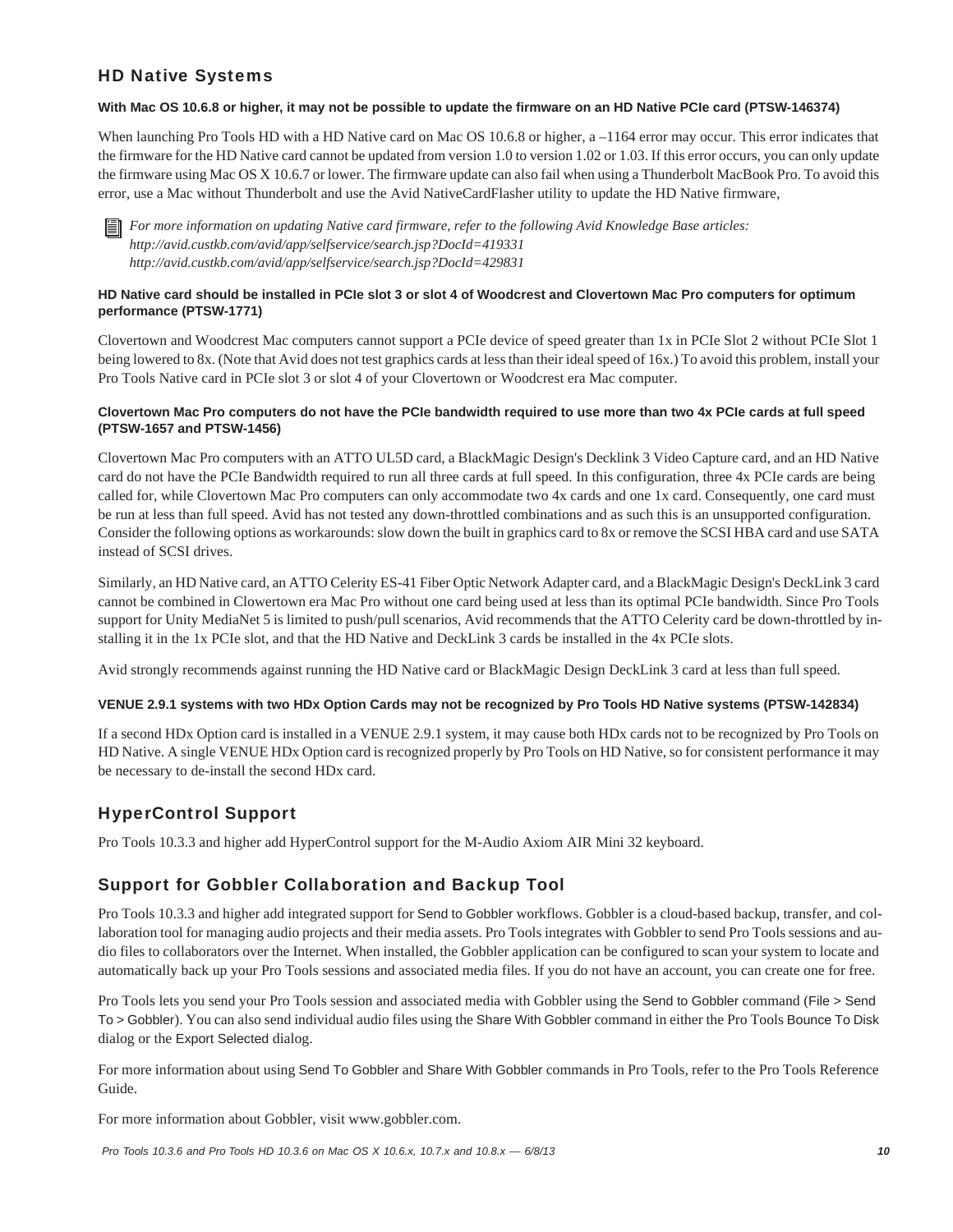### Known Issues

The following section documents known issues you may encounter when using Pro Tools 10.3 or Pro Tools HD 10.3, along with workarounds if they exist.



*For known issues specific to any of the software options for Pro Tools HD, see the Satellite Link Read Me, the Video Satellite Read Me, or the Video Satellite LE Read Me.*

### General Pro Tools Issues

#### **Synchronizing to external clock with a different sample rate from the session results in the following error: "The current playback engine does not support a sample rate of 44.1 kHz" (PTSW-127065)**

In certain circumstances, attempting to synchronize to an external clock that has a different sample rate than the session may result in the following error: "The current playback engine does not support a sample rate of 44.1 kHz." On Mac OS X, this may be preceded by the error "Pro Tools has re-set the sample rate of the HW device because it was changed by another application." If this happens, correct the sample rate mismatch and re-select the correct clock rate.

#### **Session templates retain I/O settings and some preferences, display settings, and window layouts (111605)**

Pro Tools session templates retain the I/O settings and some of the preferences, display settings, and window layouts from the system on which the template was created. Consequently, created a new session based on a template restores several session properties from the original system. These properties are retained by Pro Tools until you change them or another session or template is opened that replaces them. This also means that if a new blank session is created after using a template, the properties from the template will be used for the new session.

The properties retained from templates include default track height, view settings, window size and position, and I/O Setup. You can update templates by making the desired changes, using the File > Save as Template command (be sure to select the "Install template in system" option), and then selecting the template you want to replace.

#### **With Mac OS X 10.7.x ("Lion") and 10.8.x ("Mountain Lion"), the Send To DigiDelivery command in Pro Tools requires a beta version of DigiDelivery.**

The latest production version of the DigiDelivery client application is not compatible Mac OS X 10.7.x ("Lion") or 10.8.x ("Mountain Lion"). A beta version of the DigiDelivery client is available for users of Mac OS X 10.7.x. Although it has not been through a full qualification test effort, there are no known issues with this version.

#### **CPU Usage Limit may be reached when Error Suppression is enabled (PTSW-50339)**

When enabling Error Suppression at CPU Usage Limit 85% or higher, it may be possible to overload your computer to a point at which it is no longer recoverable. To avoid this state, keep your CPU Usage Limit set to 80% or lower when Error Suppression is enabled

#### **Screen redraw may slow down at higher CPU Usage Limit settings when Host Engine Error Suppression is on (82915)**

In some cases, you may experience a slowdown in screen redraw or background CPU tasks when Host Engine Error Suppression is engaged and the CPU Usage Limit is set to 85 percent or above. If you encounter this behavior while using Error Suppression, open the Playback Engine Dialog and lower the CPU Usage Limit by 5 to 10 percent.

#### **Session Notes dialog frequently appears when opening sessions (PTSW-163563)**

The Session Notes dialog frequently appears when opening sessions, but only reports that some paths are unavailable. You should be able dismiss the dialog and playback the session without incident, but you may want to check your I/O Setup to insure that only valid paths are configured.

#### **Opening sessions created with Pro Tools 7.4 or lower (106746)**

When opening sessions created with Pro Tools 7.4 or lower in Pro Tools 8.1 and higher, all waveform overviews are recalculated. This is because Pro Tools now features 16-bit waveform overviews, so all old 8-bit overviews will need to be recalculated. This recalculation only needs to happen once.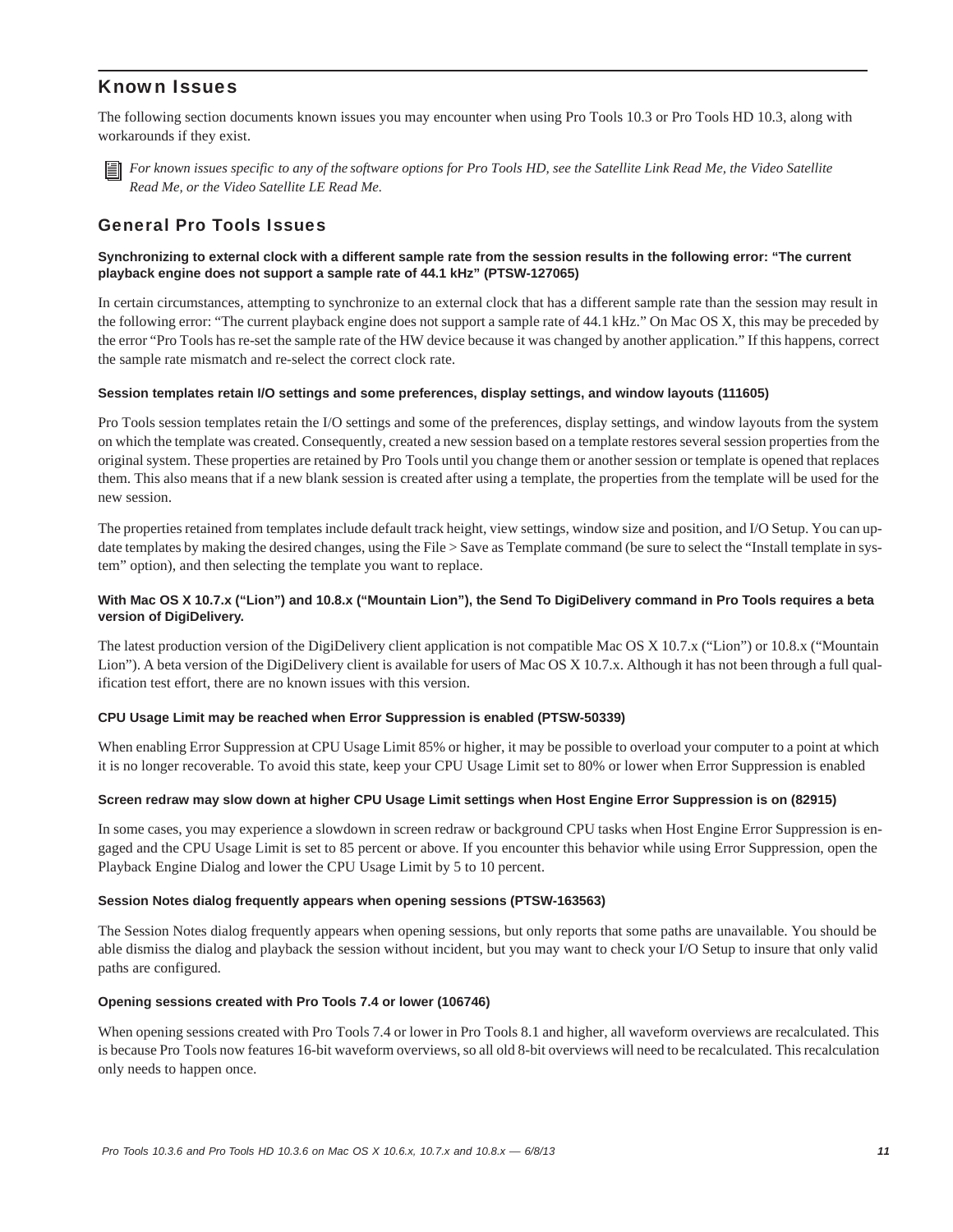#### **Using the Save Copy In command to save to session formats lower than Pro Tools 10 converts all audio for sessions with interleaved files (PTSW-152737)**

When saving a Pro Tools 10.x session that has a mix of interleaved and non-interleaved (multi-mono) audio files to a lower session format (such as Pro Tools 7–9 ".ptf"), all audio files are converted (even if they are not interleaved).

#### **Using the Save Copy In command from Pro Tools 10 (.ptx) to Pro Tools 9 and lower session formats cannot link to audio files with names including certain characters (PTSW-163844)**

In sessions containing tracks or files with special keyboard characters—such as "\$," "%," or "#"—using the Save Copy In command to save to Pro Tools legacy formats is not supported and may result in problems copying files. To avoid this issue, rename any tracks or audio files containing special keyboard characters before saving a session in a legacy format.

#### **Clip Groups can be dragged to tracks in Playlist view even though Clip Groups are not supported in Playlist view (PTSW-152707)**

It is possible to drag a clip group to a track in Playlist view even though clip groups are not supported in Playlist view. Normally, when switching to Playlist view from another track view, any clip groups on that track are automatically ungrouped. While clip groups dragged to tracks in Playlist view may appear to work properly, it is recommended that you ungroup them while in Playlist view to ensure proper behavior.

#### **When importing session data, automation is replaced instead of overlaid when using Adjust Session Start Time to Match Source Start Time (PTSW-149273)**

Automation can sometimes be replaced instead of overlaid when using Adjust Session Start Time to Match Source Start Time when importing session data. This issue may occur if the source session start time (of the session being imported) is earlier than the current session start time. This issue can be avoided if you instead import the session data from the session with the later start time into the session with the earlier start time. You must also not enable the Adjust Session Start Time to Match Source Start Time option, and select Maintain Absolute when prompted.

#### **Automation window update when writing automation (PTSW-46747)**

When writing automation on Volume, Pan, and so on, the corresponding buttons in the Automation window provide no indication that automation on the related control is being written. You will need to observe the automation buttons on tracks in Mix or Edit windows to see an indication that automation is being written.

#### **Automatic Delay Compensation cannot not be applied to tracks recording from different types of sources (PTSW-157960)**

Automatic Delay Compensation cannot compensate for cascaded records that use both I/O and bus inputs to recording tracks. An example of this is feeding an audio track (in record) from an audio input, and then bussing the output of the track to another audio track also in record. The first audio track will be compensated but the second cascaded track will not be. (This is not a common workflow.)

#### **Audio scrubbing is offset by the overall system delay when Automatic Delay Compensation is enabled (PTSW-150138)**

With Automation Delay Compensation enabled, when scrubbing audio the output is offset by the overall system delay (displayed in the Session Setup Window). Large system delays cause a noticeable offset. To avoid this issue, you can disable Automatic Delay Compensation when you want to scrub audio for editing.

#### **DestructivePunch may not behave correctly when using Automatic Delay Compensation (PTSW-157282)**

When using the Maximum amount of Delay Compensation, DestructivePunch may not behave correctly. To avoid this issue, do not use DestructivePunch with system delays over 4,096 samples at 48 kHz, 8,192 samples at 96 kHz, or 16,384 samples at 192 kHz.

#### **Waveform overviews disappear after editing metadata from the Workspace browser (PTSW-153258)**

If you edit metadata from the Workspace browser, audio waveform overviews may disappear from the Edit window. If this occurs, recalculate the waveforms or close and reopen the session. To avoid this issue, edit metadata from the Project browser instead of the Workspace browser.

#### **–9128 or –6031 DAE errors when using Sibelius 7 as a ReWire client with Pro Tools (PTSW-148554 and PTSW-149809)**

If you encounter –9128 or –6031 DAE Errors when using Sibelius 7 as a ReWire client with Pro Tools, try increasing the Hardware Buffer Size to 1024 samples in the Pro Tools Playback Engine (Setup > Playback Engine).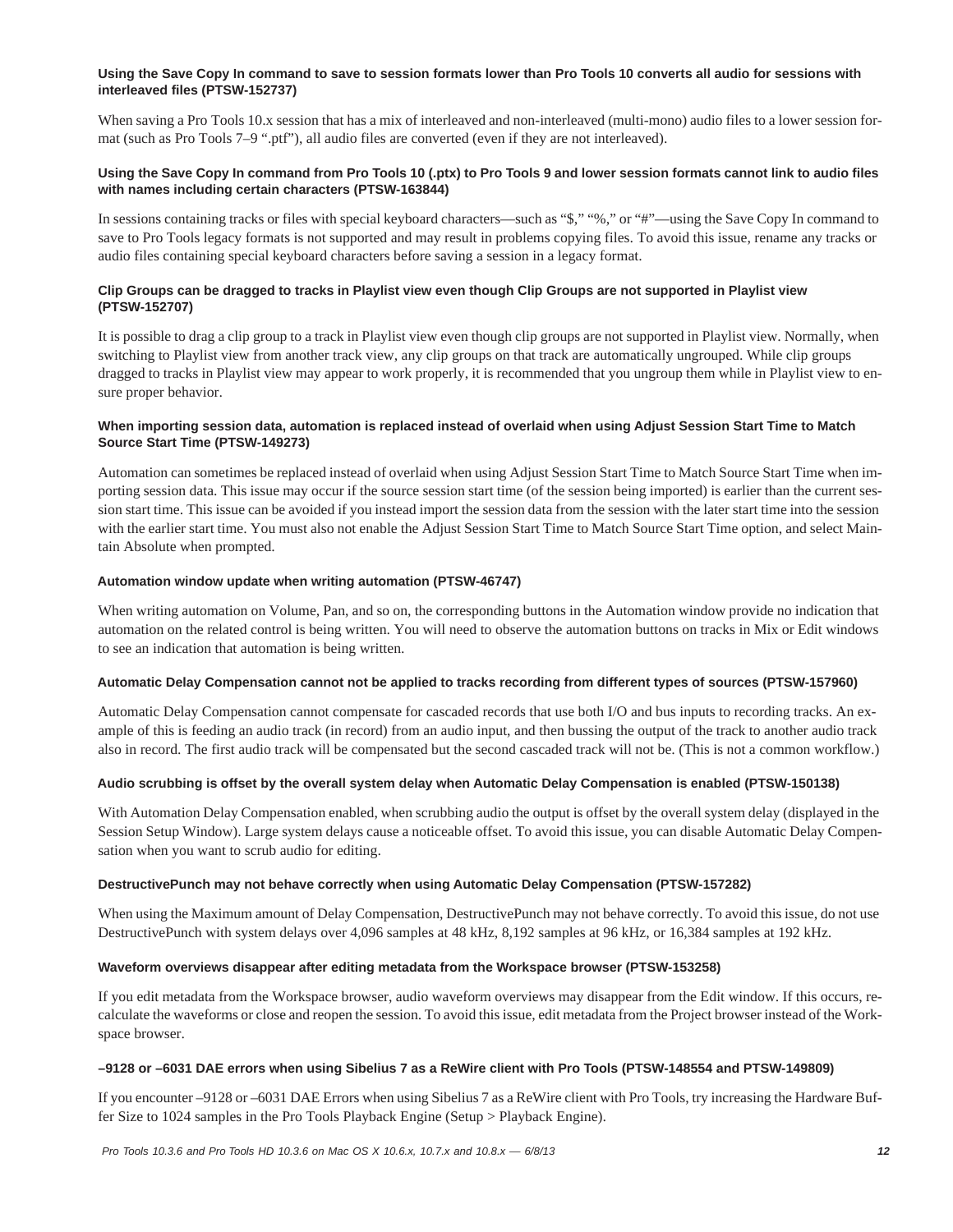#### **Audio clips on tick-based tracks do not play at the correct tempo after opening a Reason song with a different tempo (PTSW-34086)**

Audio clips on tick-based tracks do not play at the correct tempo after opening a Reason song with a tempo that is different from the one in your session. To correct this, make any tempo change via the Conductor track or the Manual Tempo input and the clips will play back correctly.

#### **Cannot run Reason or Record as ReWire clients if they have not first been launched and set up as a standalone application (PTSW-133070)**

Reason and Record need to be launched and setup as a stand-alone applications before running them as a ReWire clients with Pro Tools. Do the following:

- Launch Reason or Record in stand-alone mode and follow the on-screen instructions.
- Quit Reason or Record.
- Launch Pro Tools and insert Reason or Record as a ReWire plug-in on an audio, Auxiliary Input, or Instrument track.

### **Exporting interleaved BWF files from Pro Tools 10 and importing into Pro Tools 9.0.x and lower may cause Pro Tools to quit unexpectedly (PTSW-151579)**

When exporting any greater-than-stereo multichannel interleaved WAV (BWF) files other than 5.1 from Pro Tools 10 and then importing them into Pro Tools 9.x or lower, Pro Tools quits unexpectedly. To avoid this problem, export audio files for import into lower versions of Pro Tools in another file format (such as AIFF or multi-mono).

#### **Opening a session with a QuickTime movie as a non-administrator user can prevent the movie from playing back (47053)**

If you open a session as a non-administrator user and you do not have permissions for the QuickTime movie file, Pro Tools will tell you that the movie file cannot be found and prompt you to relink. In the relink window the movie can be found and Pro Tools will appear to relink to it but it will still not play back. For correct playback, make sure you have permission to use the QuickTime movie file.

#### **Some QuickTime audio formats cannot be imported (58792 and PTSW-52226)**

The audio from QuickTime movies with Apple Lossless or AMR audio compression cannot be imported into Pro Tools. Use QuickTime Pro or another application to convert the audio to another format prior to import.

#### **Apple Lossless codec is not supported for Bounce to QuickTime Movie (PTSW-53198)**

Pro Tools 7.3 and higher does not support the Apple Lossless audio codec. Choosing it from the Bounce to QuickTime Movie Audio Compression dialog will result in a movie without usable audio.

#### **48 kHz Bounce to MP3 in Pro Tools 7.x and higher results in a 44.1 kHz MP3 File (72617)**

Bouncing to MP3 while using the "Highest Quality Encoding, Slower Encoding Time" setting with any bit rate other than 320 kbps will result in a 44.1 kHz file. This is a known limitation of the encoder.

#### **Hourly –9073 errors during recording (PTSW-132654)**

If you encounter –9073 disk errors at the same time every hour while recording in sessions with large track counts, you may need to update Mac OS. To avoid this problem, check and install all OS related security updates through Mac Software Update.

#### **With the Pro Tools Web browser, links to external sites do not work as expected (PTSW-145325)**

In the Pro Tools Web browser, navigating to external sites using links from Avid web pages (such as links to social networks like Facebook and LinkedIn) may not work as expected. For the sake of security, the Pro Tools Web browser is restricted to avid.com pages. If you want to browse sites other than avid.com, or share avid.com pages with friends, use the Launch Page in External Browser feature to view the page in your default Web browser and navigate from there.

#### **If you connect to Gobbler successfully, then quit Gobbler, Pro Tools continues to show connection to Gobbler (PTSW-175495)**

If you connect to Gobbler while Pro Tools is running, and then quit Gobbler while Pro Tools is still running, Pro Tools does not recognize that you have quit Gobbler. If you quit Gobbler while Pro Tools is running, you will have to launch the Gobbler application independently of Pro Tools.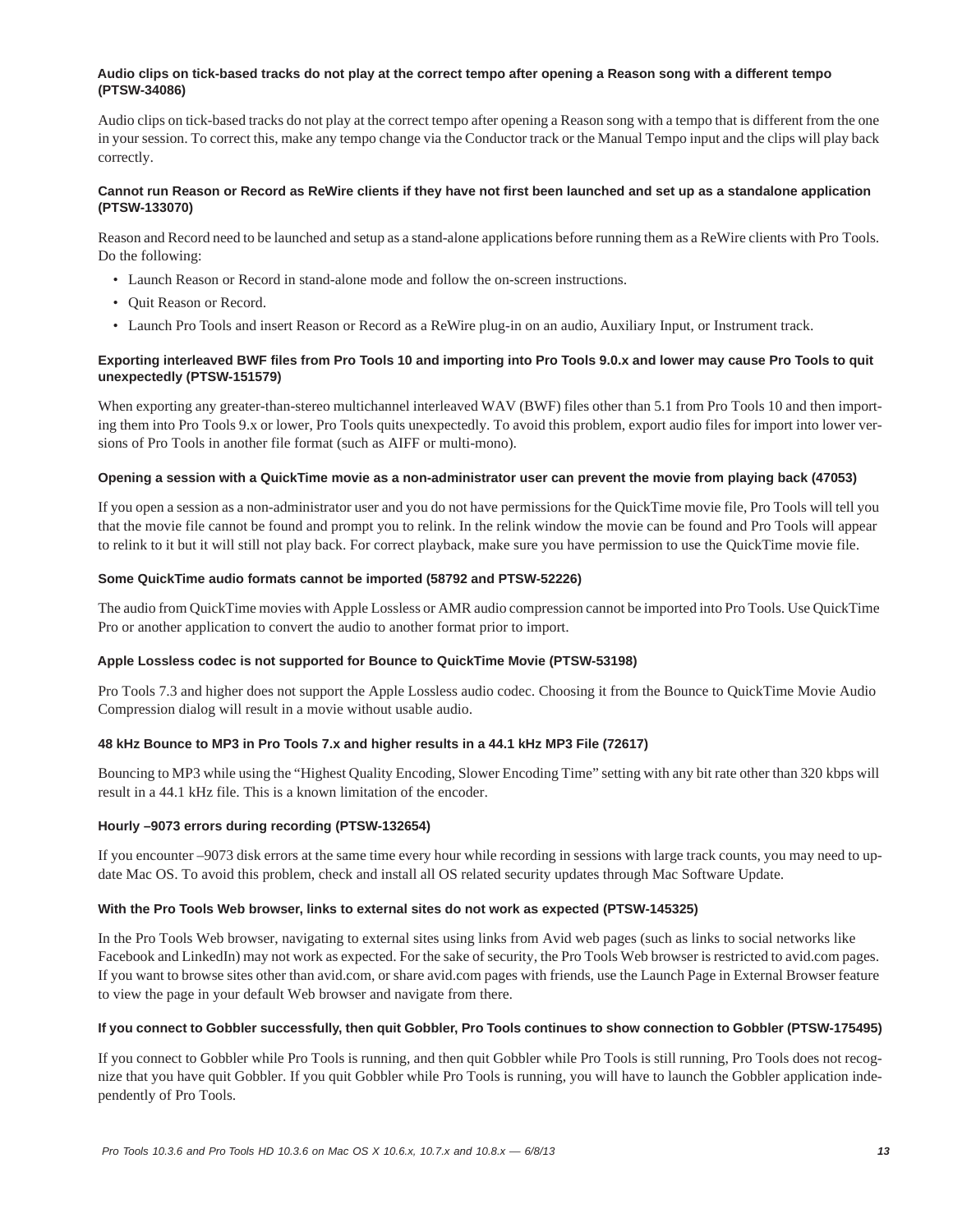# Pro Tools|HDX Systems

#### **Pro Tools does not play back when an invalid sync source is selected on SYNC HD (Word Clock or AES/EBU) (PTSW-156651)**

When attempting to initiate playback, playback will fail if a SYNC HD is connected to an HDX card and an Avid audio interface with no connections to either the word clock or AES/EBU ports. Ensure that the clock is set to a working clock source to resolve this issue.

#### **In Avid DigiTest, the reported slot number may not correspond to the physical slot number in the computer (PTSW-155373)**

In Avid DigiTest, the slot number reported for Avid HDX cards starts from 0 on up. For example, "Slot 1" does not necessarily correlate to the first physical slot in the machine. If you have an Avid HDX card that is having problems, match the Serial Number ID on the back of the card with the Serial Number ID displayed on the Slot Info page in Avid DigiTest.

#### **Pro Tools does not use HDX hardware if a Core Audio application is using HDX hardware (PTSW-155010)**

When launching Pro Tools HD on an HDX hardware accelerated system, Pro Tools will use the Pro Tools Aggregate I/O as the Playback Engine if a Core Audio application has already engaged the HDX hardware. Be sure to quit all Core Audio applications before launching Pro Tools HD to ensure that Pro Tools HD can use HDX hardware.

#### **With multiple track output assignments, Native AAX plug-ins use more voices than expected (PTSW-156089)**

When using Native RTAS or AAX plug-in as the last insert on a track that has multiple outputs assigned, additional voices will be used for each voiced output assignment. This is because a voice is required for each audio channel routed from the TDM engine to the host processor and back. To avoid this issue, use a DSP AAX plug-in, such Trim, as the last insert on the track.

### Pro Tools|HD Systems

#### **Unable to open sessions created with Pro Tools 7.4 or lower that use the maximum available DSP in Pro Tools 8.1 and higher (111490)**

Since the surround mixer plug-in is installed by default with Pro Tools 8.1 and higher, some stereo sessions that use mono output paths may use a different DSP allocation than in Pro Tools 7.4 and lower. Older sessions that use mono output paths and use all of the available DSP and may not open in Pro Tools 8.1 or higher. The workaround is to remove the surround mixer plug-in from the "Plug-Ins" folder and move it to the "Plug-ins (Unused)" folder so Pro Tools does not use the surround mixer to build your mixer. This should make the necessary DSP available to open the session.

# HD Native Systems

#### **Audible pops and clicks occur when changing buffer sizes (PTSW-125715)**

Pops and clicks may occur when changing the Hardware Buffer Size (H/W Buffer Size) in the Playback Engine dialog while monitoring live audio through HD Native hardware. Avid recommends not changing the Hardware Buffer Size while monitoring live audio to avoid this problem. If you must change the Hardware Buffer Size while monitoring live audio, be sure to lower the monitoring volume to avoid any possible damage to your speakers.

### HD Native Thunderbolt Systems

#### **HD Native Thunderbolt headphone output stops working when low latency monitoring is enabled (PTSW-169936)**

The headphone output on the HD Native Thunderbolt does not function when low latency monitoring is enabled. In this case, use alternative monitoring source such, as an Avid HD OMNI.

#### **HD Native Thunderbolt prevents the computer from waking after sleep (–9171 error) (PTSW-169172)**

Pro Tools HD and HD Native Thunderbolt do not support the sleep function of Mac OS X. If encountered, disconnect HD Native Thunderbolt to wake the computer. Disable all sleep functions in System Preferences (except display) and shut down the computer. Reconnect HD Native Thunderbolt and start the computer.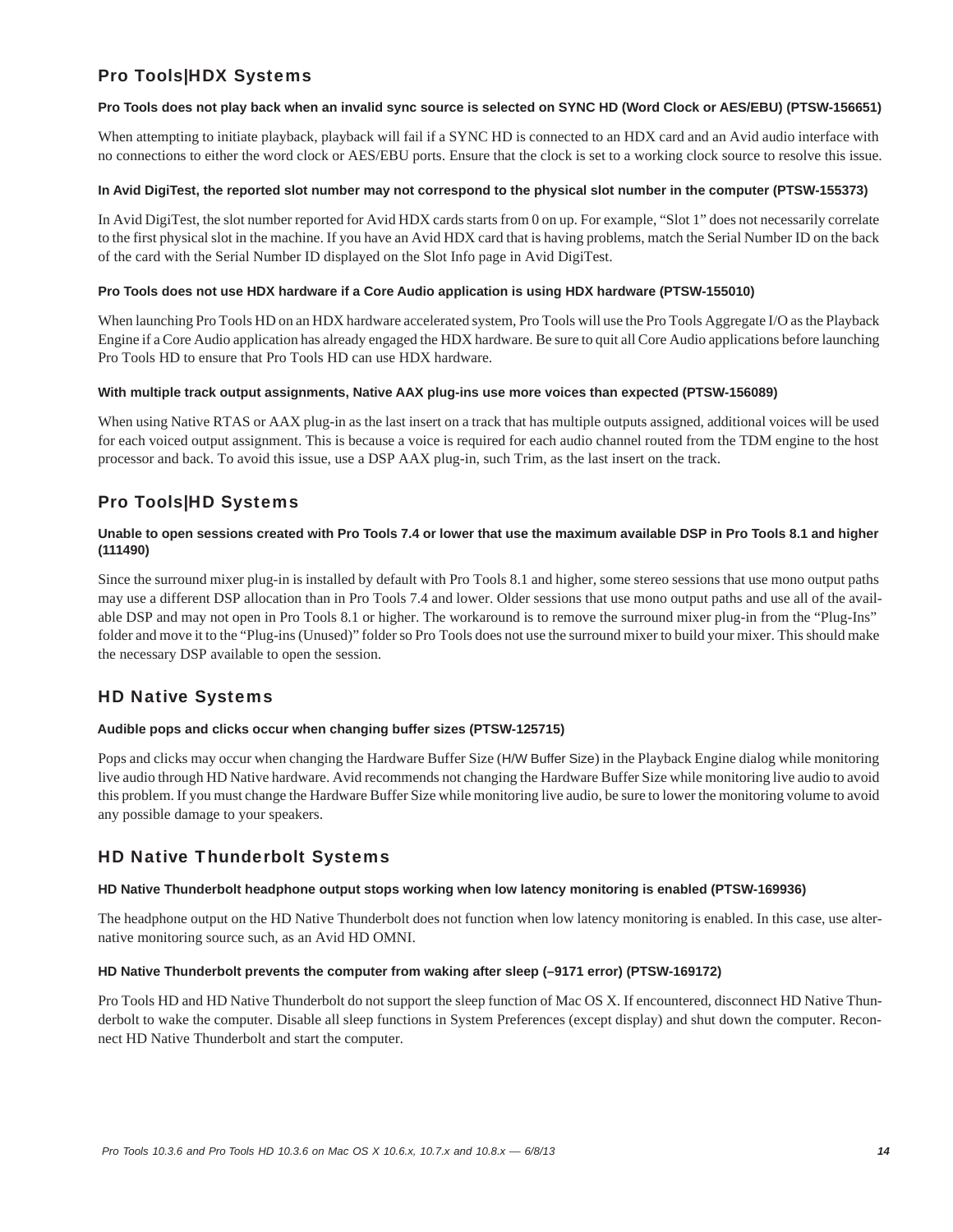#### **HD Native Thunderbolt reports a clock error at higher sample rates (PTSW-168819)**

With some computers, you may encounter an audio clock error when recording at higher sample rates (such as 96 kHz) and with lower HW Buffer Size settings (such as 128 samples or less). In general, higher HW Buffer Size settings are recommended at higher sample rates. For example, at 96 kHz, a HW Buffer Size setting of 256 samples or higher is recommended.

#### **HD Native Thunderbolt is only supported as the first or second thunderbolt device in a thunderbolt chain at sample rates up to 96 kHz, and it must be the only Thunderbolt device in a chain at any sample rate above 96 kHz (PTSW-168229)**

HD Native Thunderbolt is only supported as the first or second Thunderbolt device in a Thunderbolt chain at sample rates up to 96 kHz, and must be the only thunderbolt device in a chain at any sample rate above 96 kHz. Visit the compatibility pages on the Avid website for more information (www.avid.com/compato).

#### **Pro Tools quits unexpectedly when selecting HD Native Thunderbolt in the Playback Engine (PTSW-167511)**

After disconnecting and reconnecting HD Native Thunderbolt from your computer, Pro Tools quits unexpectedly when selecting HD Native Thunderbolt in the Playback Engine. After disconnecting and reconnecting HD Native Thunderbolt, restart your computer to avoid this problem.

#### **HD Native Thunderbolt does not pass audio with some third-party applications at certain buffer sizes (PTSW-166134)**

HD Native Thunderbolt only supports HW Buffer Sizes of 64, 128, 256, 512, 1024, and 2048 samples. However, some third-party applications (such as Cubase) may let you select unsupported hardware buffer sizes. If an unsupported buffer size is selected, HD Native Thunderbolt may not pass audio. Select a supported buffer size to correct this issue.

#### **Using the HD Native Thunderbolt headphone output with surround monitoring (HDM-13)**

Headphone monitoring with HD Native Thunderbolt is set to mirror Pro Tools output channels 1 and 2 on the first audio interface. To use HD Native Thunderbolt headphone monitoring with sessions that use surround formats (such as 5.1), change the surround monitoring path in I/O Setup so that the Left channel is mapped to Output channel 1 and the Right channel is mapped to Output channel 2.

### I/O Setup

#### **Master Faders assigned to mapped output busses function only on that specific bus, not for the output channel as a whole (PTSW-127517)**

Because a Master Fader works on a bus, not on an output path or output channel, there may be certain configurations in which the level sent to the physical I/O is not reflected on any meters in the Pro Tools application. If the configuration includes overlapping output paths or has multiple busses assigned to a single output path, the overall signal level from these combined sources (including any clipping indication) will only be displayed on the interface itself. You can avoid using multiple output paths or output busses simultaneously by routing your sources to a single mapped output bus and assign a Master Fader to that.

#### **Overlapping outputs are not supported for AFL/PFL (PTSW-128167)**

While Pro Tools I/O Setup lets you select overlapping outputs for AFL/PFL monitoring, overlapping outputs are not supported for AFL/PFL monitoring. For example, if paths A 3–4 overlap the main path A 1–2, even though you can select paths A 3–4 for AFL/PFL monitoring, you won't hear anything when monitoring AFL/PFL on paths A 3–4. You can avoid this problem by using non-overlapping paths for AFL/PFL monitoring.

#### **Output and Send assignments may not be reactivated if they are disabled and then re-enabled in the IO Setup when DSP Usage is at its maximum (PTSW-156397)**

Disabling and re-enabling an internal or mapped bus in the IO Setup does not guarantee that all associated assignments will be re-activated in a session that is using maximum DSP resources. To re-activate these assignments, save and reopen the session. You can also avoid this issue by adding additional HDX cards to your system.

#### **IO Setup sets to Pro Tools Aggregate IO after updating HDX card firmware (PTSW-159624)**

Pro Tools IO Setup may be improperly configured to Aggregate IO after performing a firmware update on an Avid HDX card. To resolve this issue, quit Pro Tools and delete the "Last Used.pio" file from the IO Settings folder (located in the same folder as the Pro Tools application). Relaunching Pro Tools will create a default IO setup based on the peripherals connected to your HDX card(s).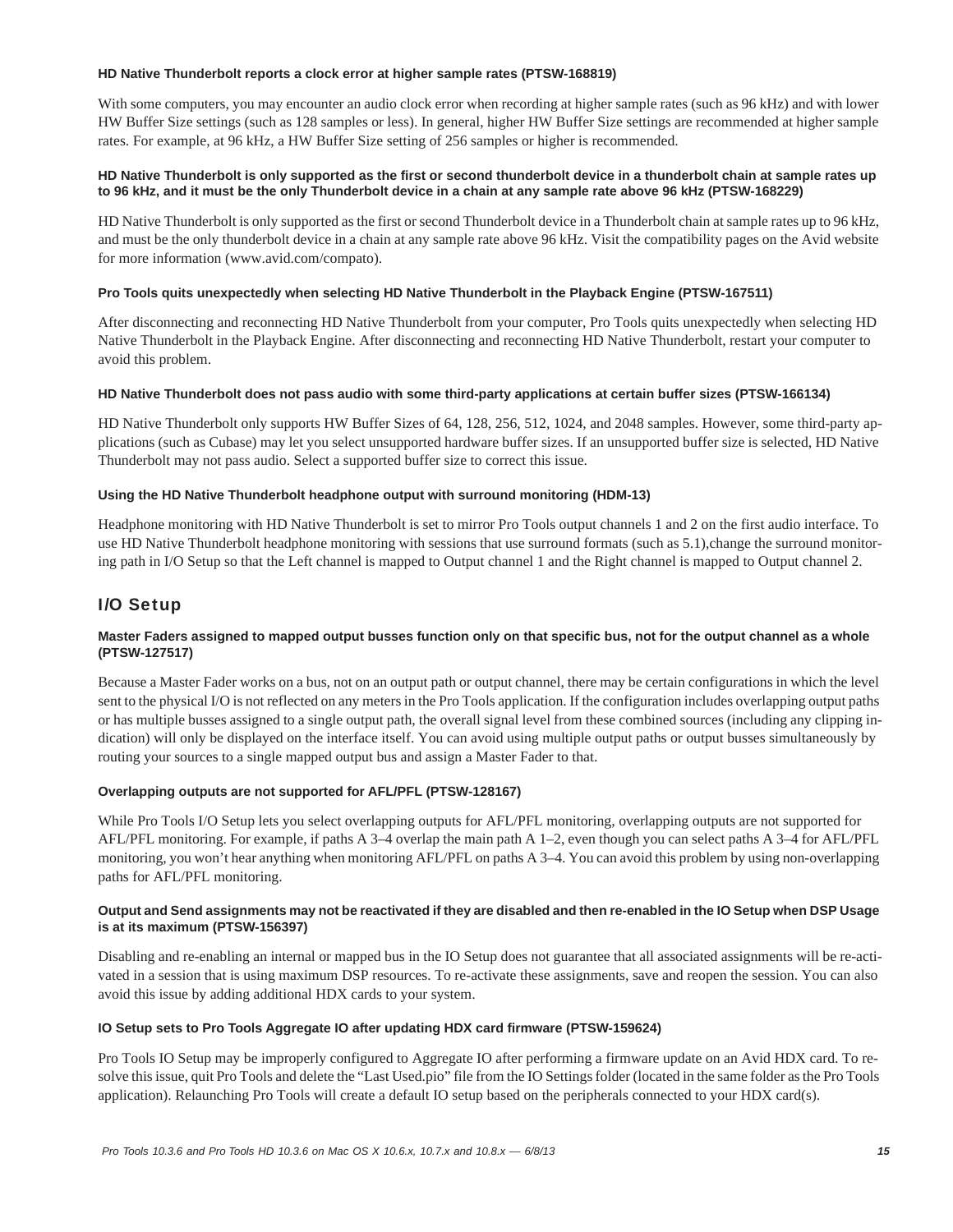# File and Disk Management

#### **Missing files when opening a session that was saved using Save Copy In with Preserve Folder Hierarchy (PTSW-52860)**

The Preserve Folder Hierarchy feature is designed so that sessions with media split between multiple volumes can be easily moved between systems while retaining folder hierarchy. In order for media files to be automatically found, manually copy or create a folder at the root level of each volume with the session name that contains the Audio Files or Video Files folder. Or, manually relink to the missing files at their current location.

#### **Session copy saved with Preserve Folder Hierarchy in which multiple files have the same name does not relink properly (PTSW-29069)**

When saving a session copy with Preserve Folder Hierarchy checked, files with the same name may not relink properly when using Manual Relink. When opening the session copy, use Automatically Relink to locate the correct files. If the session has already been opened using Manual Relink and some files are still offline, select Relink Offline in the Project Browser to manually relink the remaining files.

# Elastic Audio

#### **When opening legacy sessions (Pro Tools 9 and lower) in Pro Tools 10, any rendered Elastic Audio clips are automatically rerendered (PTSW-139989)**

Rendered Elastic Audio clips created in legacy sessions need to be re-rendered for use in Pro Tools 10. Re-render of these files occurs automatically when the session is opened in Pro Tools 10.

#### **Fades on Elastic Audio-enabled tracks may not regenerate when opening sessions created with Pro Tools 10 in Pro Tools 9.0.x (PTSW-152949)**

When saving a copy of a Pro Tools 10 session to v7-v9 and opening the copy in Pro Tools 9.x, some fades might not be regenerated even if you select the option to re-generate fades without searching. If this happens, closing and re-opening the session causes the missing fades to regenerate.

#### **Certain audio files cannot be calculated or cleared of Elastic analysis in the Workspace browser (PTSW-29622)**

There are some rare cases where a file will have a file suffix of a file format supported by Elastic Audio (either .WAV or .AIF), but the Pro Tools Workspace Browser will not allow calculation or clearing of elastic analysis. The browser menu items Calculate Elastic Analysis and Clear Elastic Analysis will be greyed out. In these cases, the file may actually be in a non-supported format. To check the file's format, look at the Format column in the Workspace browser. If a file format other than WAV or AIFF is shown (such as QuickTime), then the file cannot be calculated or cleared of elastic analysis. Note that these non-supported files can still be previewed in tempo, as well as elasticized once imported into a session.

#### **Tempo maps made from Bar|Beat marker generation in Beat Detective cause Clip Groups in rendered mode to fall offline (PTSW-34950)**

A tempo map made from Bar|Beat Marker Generation in Beat Detective will cause clip groups in Rendered mode to fall offline. The workaround is to make an edit to the offline clip and then toggle the Elastic Audio from rendered to real-time and then back to rendered.

#### **Maintaining phase coherency with Elastic Audio pitch processing (PTSW-20602)**

When there is Elastic Audio Pitch processing enabled on a track, switching from Polyphonic, Rhythmic, or X-Form to Monophonic or Varispeed can disrupt phase coherency. To preserve phase coherency in this case, be sure to clear all Elastic Audio Pitch processing from the track before switching to the Monophonic or Varispeed algorithm.

#### **Drift in an audio file may occur when using Elastic Audio and the Monophonic or X-Form algorithms (PTSW-33768)**

Drift in an audio clip may occur when using elastic audio depending on how much the clips is expanded or compressed when using the Monophonic or X-Form algorithms. If you are using elastic audio with material that contains transient information in it that you would like to keep from drifting, you should use the Polyphonic or Rhythmic algorithms.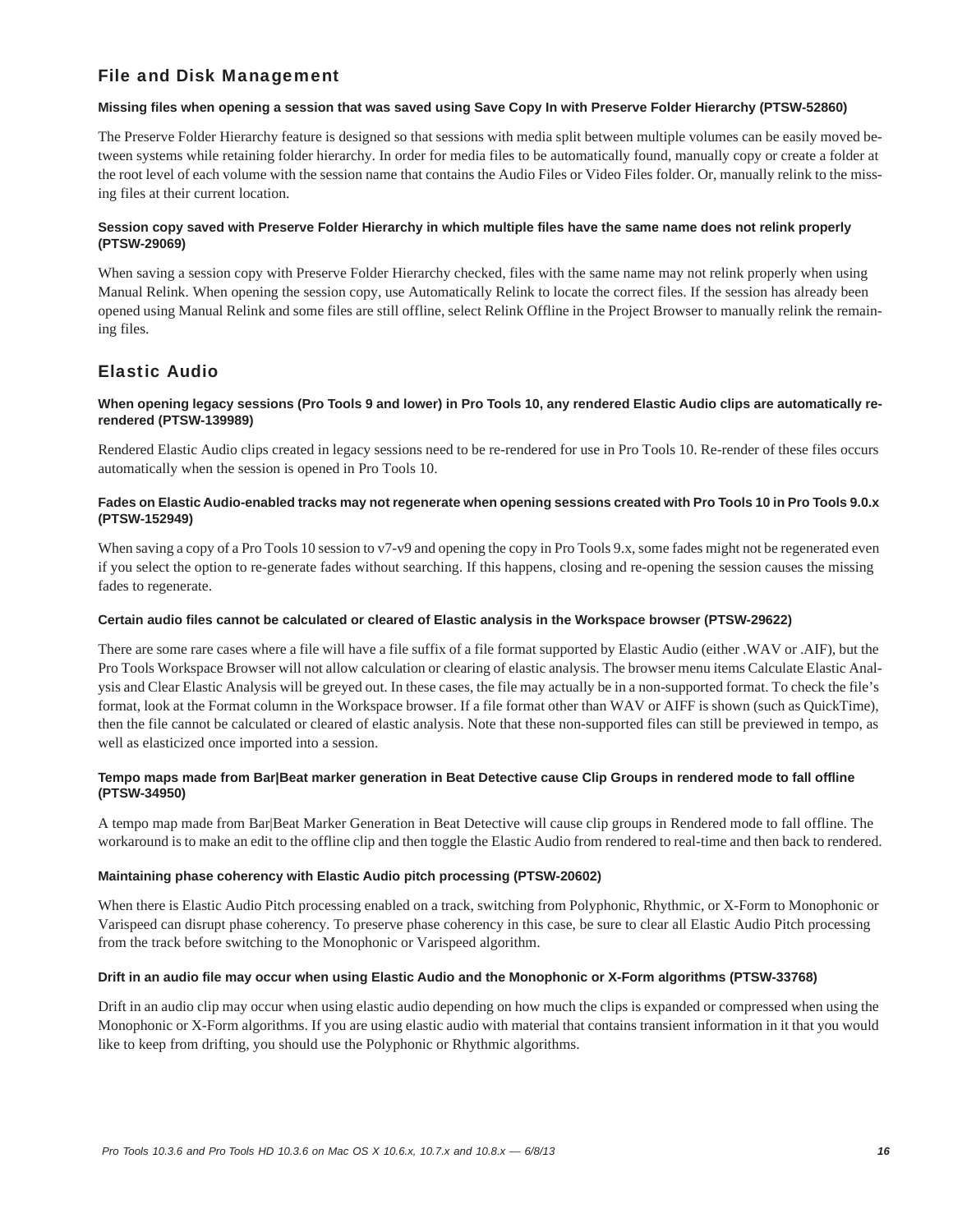#### **Default Input Gain preference is only for Elastic Audio imported at session tempo (PTSW-34096)**

The Default Input Gain preference in the Elastic Audio section of the Processing Preferences page is for Elastic Audio Imported at Session Tempo only. This preference option will not function unless Preview in Context is enabled in Workspace, and/or "Drag and Drop from Desktop Conforms To Session Tempo" is enabled in the Processing Preferences page.

### **Displayed Timebase is incorrect after importing Elastic Audio tracks (PTSW-46897)**

The incorrect timebase is displayed after importing Elastic Audio tracks to existing tracks with opposite timebase. You will need to manually select the correct timebase for the affected tracks.

#### **Elastic Audio clips on playlist lanes are not rendered (PTSW-47311)**

In Playlists View, any Elastic Audio clips on Playlist lanes are not rendered (waveform is "off-line") when changing the track's Elastic Audio processing from Real-Time to Rendered.

#### **Clip Groups containing Elastic Audio are not recognized as Elastic if the Clip Group itself has not had any Elastic functions applied (PTSW-34335)**

If a clip group contains Elastic Audio inside it, but no Elastic Audio operations have been performed on the outermost level of the clip group itself, then the clip group will not register as Elastic Audio. When used to create a new track, the track will not automatically be Elastic Audio–enabled, and the elastic audio inside the clip group will be rendered using the default Elastic Audio plug-in for the session. As a workaround, add a warp marker to the clip group to force it to register as an elastic clip. Or, create an Elastic Audio–enabled track first, then add the clip group to it.

#### **Cannot import Elastic Audio tracks with the Consolidate From Source Media option (PTSW-33894)**

Use Copy from Source Media to import Elastic Audio tracks.

#### **Timing inaccuracy in audio files converted from CAF and MP3 with Preview In Context enabled (PTSW-46707)**

Audio files converted from CAF and MP3 with Preview In Context enabled can cause timing inaccuracies (gaps in the audio and innerclip asynchronous transients issues). This is inherent with compressed file formats.

### MIDI

#### **When recording MIDI, Wait for Note does not respond to MIDI input from ReWire (PTSW-30511 and PTSW-34550)**

When performing a MIDI record, Wait for Note will not respond to any MIDI received from ReWire. If you are recording MIDI generated from a ReWire application, you will have to start the transport manually or use a countoff instead of Wait for Note.

#### **When using Import Session Data on a MIDI track with Real-Time Properties enabled and set to using Diatonic transposition, transposition is based on the first key signature in the session only (PTSW-49297)**

When importing session data from a session that includes multiple key signatures and a MIDI or Instrument track with the "Transpose in Key" Real-Time property enabled, the transposition will be based only on the first key in the session. This can be corrected by toggling the Real-Time Properties off and on; then the diatonic transposition will be correct for each key.

### Plug-Ins

*For known issues about specific plug-ins, see the Audio Plug-Ins Read Me.*

#### **The TDM version of Dyn III Expander/Gate may experience fidelity or routing issues in 192 kHz sessions (PTSW-159677)**

Using the TDM version of the Dynamics III Expander/Gate plug-in at 192kHz can cause unexpected behavior, including distortion of processed audio and unintended routing of audio between tracks using the Expander/Gate plug-in. If this occurs, try quitting and relaunching Pro Tools, or using the RTAS version of the Dynamics III Expander/Gate plug-in.

#### **When opening legacy sessions on HDX systems, the 4-band EQ III plug-in is converted to the 7-band EQ III plug-in**

The AAX EQ III plug-in does not have a 4-band option. Pro Tools will automatically convert 4-band EQ III instances into 7-band instances if you are using only AAX plug-ins. If the EQ3.dpm is present in the Plug-ins folder, then the plug-in will be converted to a Native (RTAS) version.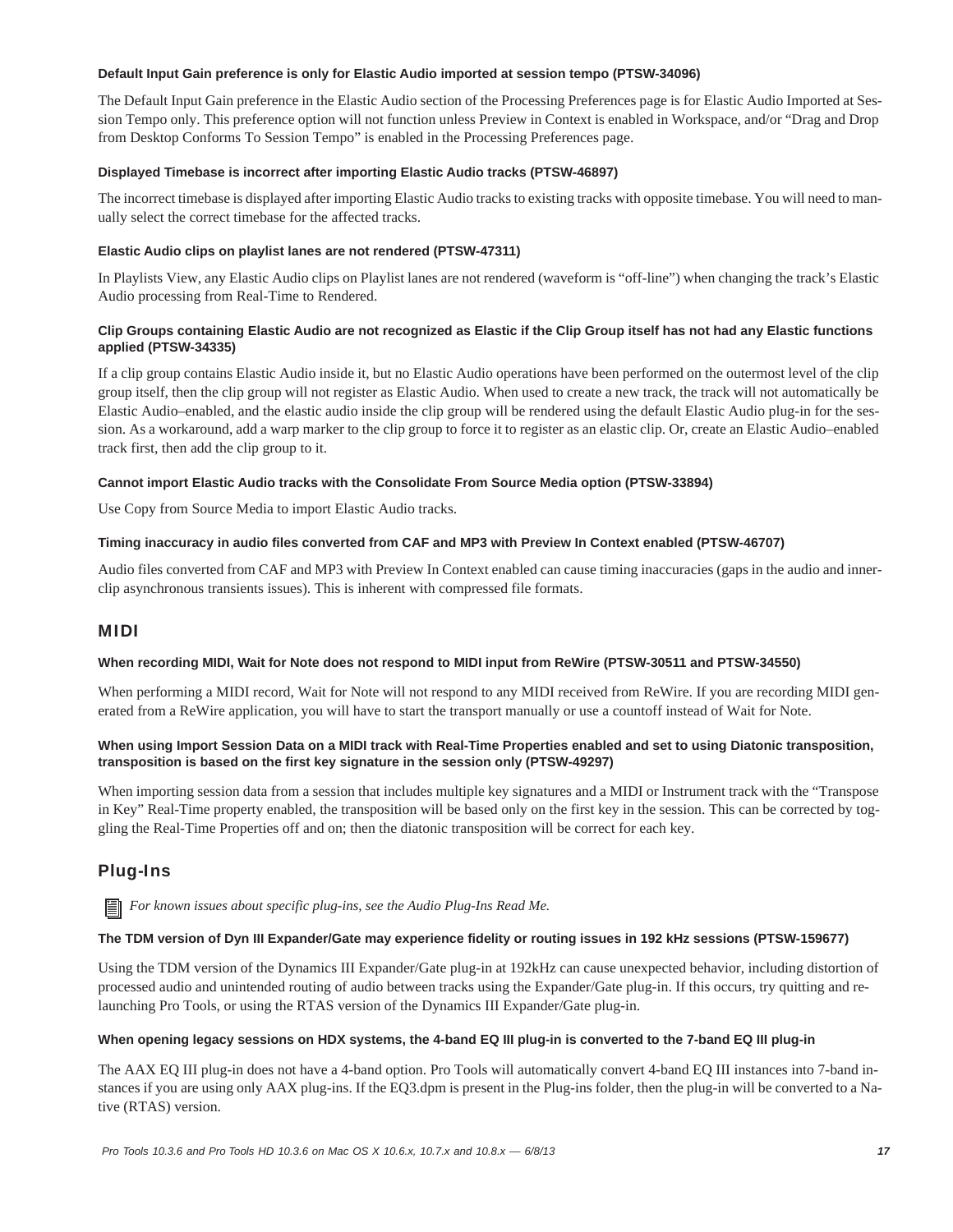#### **The EQ III 4-band plug-in is displayed above the 1-band and 7-band version in Pro Tools 10.x**

Avid shortened the name of the new AAX version of EQ III to allow for better visibility of the plug-in name in Narrow Mix view as well as on control surfaces. The (.dpm) TDM and RTAS version name is "EQ III or EQ 3" (with space) whereas the (.aaxplugin) DSP and Native version is "EQIII or EQ3" (without space).

As a result of this change, when viewing the Native plug-in pop-up menu, EQ 3 4-band (RTAS) will be displayed before the EQ3 1-band and EQ3 7-band (Native) plug-ins.

#### **Sessions saved in Pro Tools 10.0 or 10.1 with unlinked multi-mono plug-ins may open with the wrong plug-ins inserted (PTSW-163664)**

In some situations, sessions saved in Pro Tools 10.0 through 10.1 will open incorrectly. Sessions saved with unlinked, multi-mono plugins may open with the wrong plug-in on the track Insert. To resolve this issue, open the session in Pro Tools 10.2 or higher, re-insert the correct plug-in configuration if necessary, and then save the session.

#### **TDM plug-ins cannot be converted to Native AAX format under certain conditions (PTSW-158652)**

TDM plug-ins instantiated in a session cannot be converted to Native AAX version if there is no RTAS equivalent of the plug-in and there are no other Native AAX versions already present in the session. Reverb One is an example of such a plug-in. To avoid this, instantiate a Native AAX version of the plug-in on a spare track, then convert the TDM plug-in to Native format.

#### **On Mac OS X 10.7.x ("Lion"), any custom location for Avid Virtual Instrument content is not remembered**

When installing Avid Virtual Instruments, if you choose a custom location for the content, that location is not remembered, resulting in error messages when you try to use a virtual instrument plug-in (Boom, Mini Grand, or Xpand) that references a ".big" content file. The location is not remembered after quitting and relaunching Pro Tools.

To avoid this error, move or reinstall the Avid Virtual Instrument content to the default location in the Applications > Avid folder.

#### **Some plug-ins require exclusive use of a DSP chip on HDX hardware-accelerated systems (PTSW-154614)**

Certain plug-ins, such as ReVibe and Reverb One, use direct memory access (DMA) on Avid HDX cards. DMA plug-ins cannot share HDX DSP chips with other plug-ins. Additionally, even though DMA plug-ins of the same type can share a single HDX DSP chip (for example, multiple ReVibe plug-ins can use the same HDX DSP chip), they must be of the same channel width (DMA plug-ins of the same type cannot share the same HDX DSP chip if they have different channel widths).

#### **HD Pack, Massive Pack, Mbox Factory, and 003 Factory plug-in bundle installers do not work on Pro Tools 9.0 or higher (PTSW-134351)**

If you install Pro Tools 9.0 or higher on a clean Pro Tools system, and then run HD Pack, Mbox Factory, or 003 Factory plug-in installers included with lower versions of Pro Tools (such as Pro Tools 8.0.4), they will not be able to install the bundled plug-ins as you might expect. Visit the Avid website (www.avid.com) to download the latest versions of corresponding installers included with the version of HD Pack, Massive Pack, Mbox Factory, or 003 Factory that you own. These installers have been updated to run on a Pro Tools 9.0 or higher system (as long as you have valid licences for each plug-in on your iLok).

#### **Native plug-ins appear unavailable at higher sample rates (such as 192 kHz) (PTSW-160300)**

When using some native (host-based) plug-ins at higher sample rates (such as 192 kHz), it may be necessary to lower the number of host processors in the Playback Engine dialog. This is because in certain situations it is beneficial to leave a CPU Core processor available for other tasks, and not have the host-processor engine running on all Cores.

#### **Pro Tools stops working when opening a session with Structure Free (PTSW-131965)**

When opening a Pro Tools session that uses Structure Free, Pro Tools may hang temporarily if Structure Free is looking for files in a directory where the files are not present.

#### **Pro Tools quits unexpectedly when creating a new folder on the presets page with Hybrid (PTSW-133279)**

When using Hybrid version 1.5.3.10110, Pro Tools may quit unexpectedly when using the New Folder feature on the Presets page. To avoid this problem, update to the latest version of Hybrid.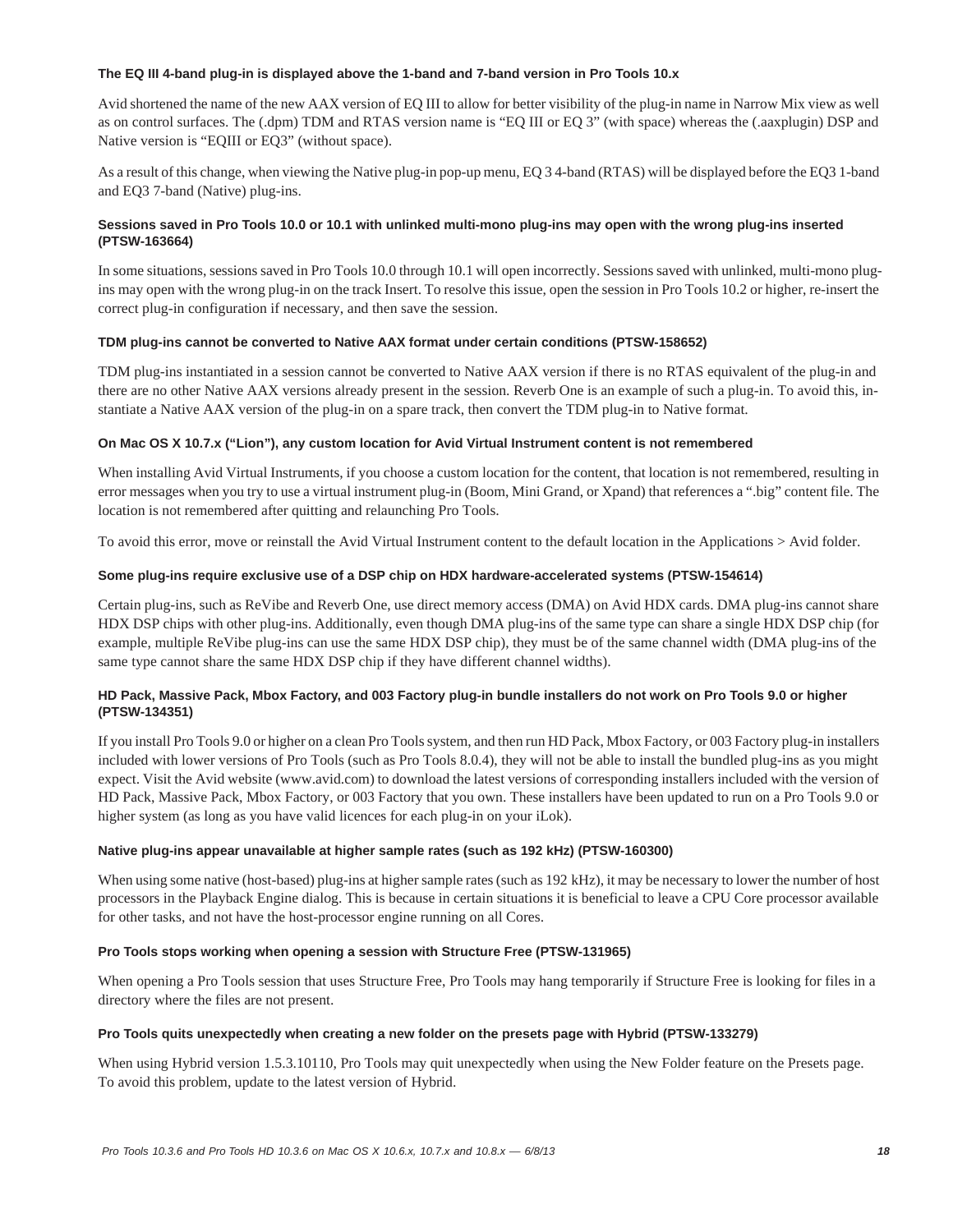#### **With HDX systems, on tracks that have a mono-to-stereo plug-in, if a stereo native (AAX or RTAS) plug-in is inserted after the mono-to-stereo plug-in, the resulting stereo signal will be out of phase or diminished in volume. (PTSW-161487)**

To avoid this, use a stereo DSP plug-in after the mono-to-stereo plug-in, or reconfigure the track to avoid this signal configuration.

#### **AudioSuite and Clip Groups (PTSW-57457)**

AudioSuite plug-ins handle Clip Groups in the Clip List slightly differently than audio files. With audio files, an AudioSuite process can be applied to all copies of a unique audio file which appear in your session by selecting your target as Clip List in the AudioSuite plugin window and selecting Use in Playlist. However, if your target is set to Clip List in the AudioSuite plug-in window while you have a Clip Group selected, Pro Tools does not recognize the Clip Group as processable audio and will present a No Audio was Selected error. This is because a Clip Group is not treated as audio until it is actually used in a track.

#### **To apply an AudioSuite process to all copies of a Clip Group in a session at once, do the following:**

- **1** Select the Clip Group to be processed.
- **2** From the Clip List menu, select Ungroup All. All elements of the group will remain selected.
- **3** Perform AudioSuite processing.
- **4** From the Clip List menu, select Regroup.
- **5** When prompted, select Modify to apply the AudioSuite Process to all copies of the Clip Group in the session, or Copy to apply it only to the selected Clip Group.

#### **Plug-In Find and Relink with file types not supported by Pro Tools (111704)**

Find and Relink will not be triggered by plug-ins in situations where plug-ins supporting Find and Relink are missing links to file types that are not natively supported by Pro Tools (such as REX files). To have full Plug-in Find and Relink support, the file types used in plug-ins must also be supported by Pro Tools.

#### **Software instrument does not emit sound when inserted on an Instrument Track or Auxiliary Input (65797)**

Some older software instruments do not emit sound and/or do not play unless they have a valid hardware input or MIDI output assignment. If this problem occurs, manually assign a hardware input to the Instrument track or Auxiliary Input, and/or manually assign a MIDI output to the Instrument.

#### **After Installing Pro Tools 10, Structure Free appears in the plug-in insert selector Instead of the full version of Structure even though the full version of Structure was already installed (PTSW-150093)**

After installing Pro Tools 10 Structure Free appears in the Plug-in Insert selector instead of the full version of Structure even though the full version of Structure was already installed on your computer. To correct this issue, quit Pro Tools, delete the DAE preferences located in /Users/<username>/Library/Preferences/DAE Prefs, and then relaunch Pro Tools.

#### **Using the Pro Tools 9.0.5 uninstaller also uninstalls Structure (PTSW-151154)**

When using the Pro Tools 9.0.5 Uninstaller to uninstall Pro Tools 9.x, the Structure plug-in is also uninstalled from your computer. To avoid this issue, do not use the Pro Tools 9.0.5 uninstaller (you do not need to uninstall Pro Tools 9.x before installing Pro Tools 10). If you encounter this issue, you will need to reinstall Structure after you install Pro Tools 10.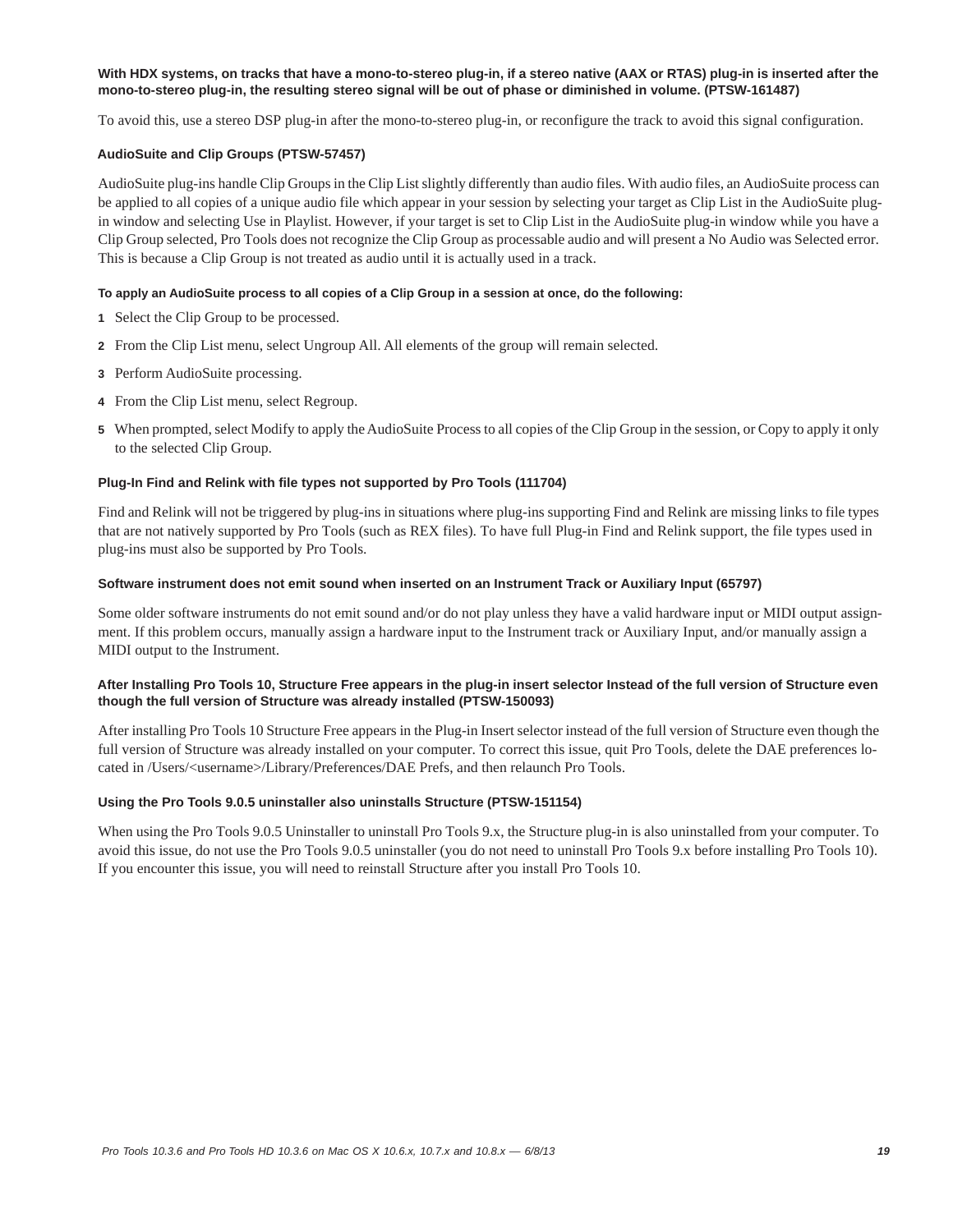### Control Surfaces

#### **Trim Scrub and Trim Shuttle don't work on clips with fades (PTSW-46911)**

If a clip has fades, Trim Scrub and Trim Shuttle don't work when trying to trim using a control surface. To work around this problem, remove any fades on the clip, then execute the Trim Scrub or Trim Shuttle, and then restore the fades.

#### **Used HW output path indication (101095)**

In Assign Matrix on your worksurface, Insert mode the used HW output path will not have amber background indicating that it's already assigned after switching to a different insert on the same track.

#### **Color indication on plug-in controls in Learn mode (102710)**

When a plug-in is in Learn mode and the track with this plug-in is not focused on the main ICON unit, all automation LEDs in the Plugin window will be red if the track is in one of auto write modes. This conflicts with red color indication on the Plug-in control, which is armed for mapping. The workaround is to set the track with plug-ins to Read automation mode.

#### **SignalTools meter ballistics on control surfaces (74340)**

SignalTools RMS, VU, BBC, Nordic and DIN meters will display inaccurate decay times when viewed on a control surface. Unaffected types are Peak, VENUE, and Peak + RMS, which only reports the Peak meter to the control surface. The attack times of the affected meters are not affected, only the decay times. All meter types display accurately in the plug-in window.

#### **Channel Strip plug-in Expander/Gate meters appear in the Compressor/Limiter meter Instead of in the Expander/Gate meter in D-Control Dynamics section (Main Unit) (PTSW-150897)**

The Avid Channel Strip plug-in uses shared meters for Expander/Gate and Compressor/Limiter processing. Because of this, both Expander/Gate and Compressor/Limiter metering appear only in the Compressor/Limiter meter in D-Control Dynamics Section (Main Unit).

#### **Pro Tools transport must be stopped when recalibrating ICON faders (78074)**

The transport in Pro Tools must be stopped when recalibrating faders on D-Command and D-Control. If one or more faders need calibration do the following: Stop playback, enter Utility mode, press TEST, press FADER, and press RECAL. After recalibrating faders. exit Utility mode.

#### **Adjusting Clip Gain with the Jog Wheel on a EUCON control surface can result in Pro Tools quitting unexpectedly (PTSW-155028)**

Adjusting Clip Gain using the Jog Wheel on a EUCON control surface during playback can result in Pro Tools quitting unexpectedly. You can avoid this issue by using the mouse or key commands to adjust clip gain instead.

#### **The Edit and Mix window do not follow banking on EUCON control surfaces (PTSW-133466)**

When the Edit Window Follows Bank Selection and/or the Mix Window Follows Bank Selection preferences are enabled in Pro Tools (Setup > Preferences > Mixing), after banking your EUCON controller, neither the Edit nor Mix window scroll to follow. You will have to manually change the view of the Edit or Mix windows to see the tracks that correspond to the EUCON controller if they are off screen.

#### **Switching applications in Mac OS X 10.7.x (Lion) while using a EUCON control surface can cause Pro Tools to stop working (PTSW-152800)**

On a system running Mac OS X 10.7.x (Lion) with a EUCON control surface, if you are running other applications with Pro Tools, switching Pro Tools to the frontmost application can cause it to stop working. To prevent this, lock the surface to Pro Tools by doing the following: In the EuControl application, click the Assign tab. Under EuControl Settings, select "Entire Surface" under "Lock to application" and verify that the control surface is locked to Pro Tools.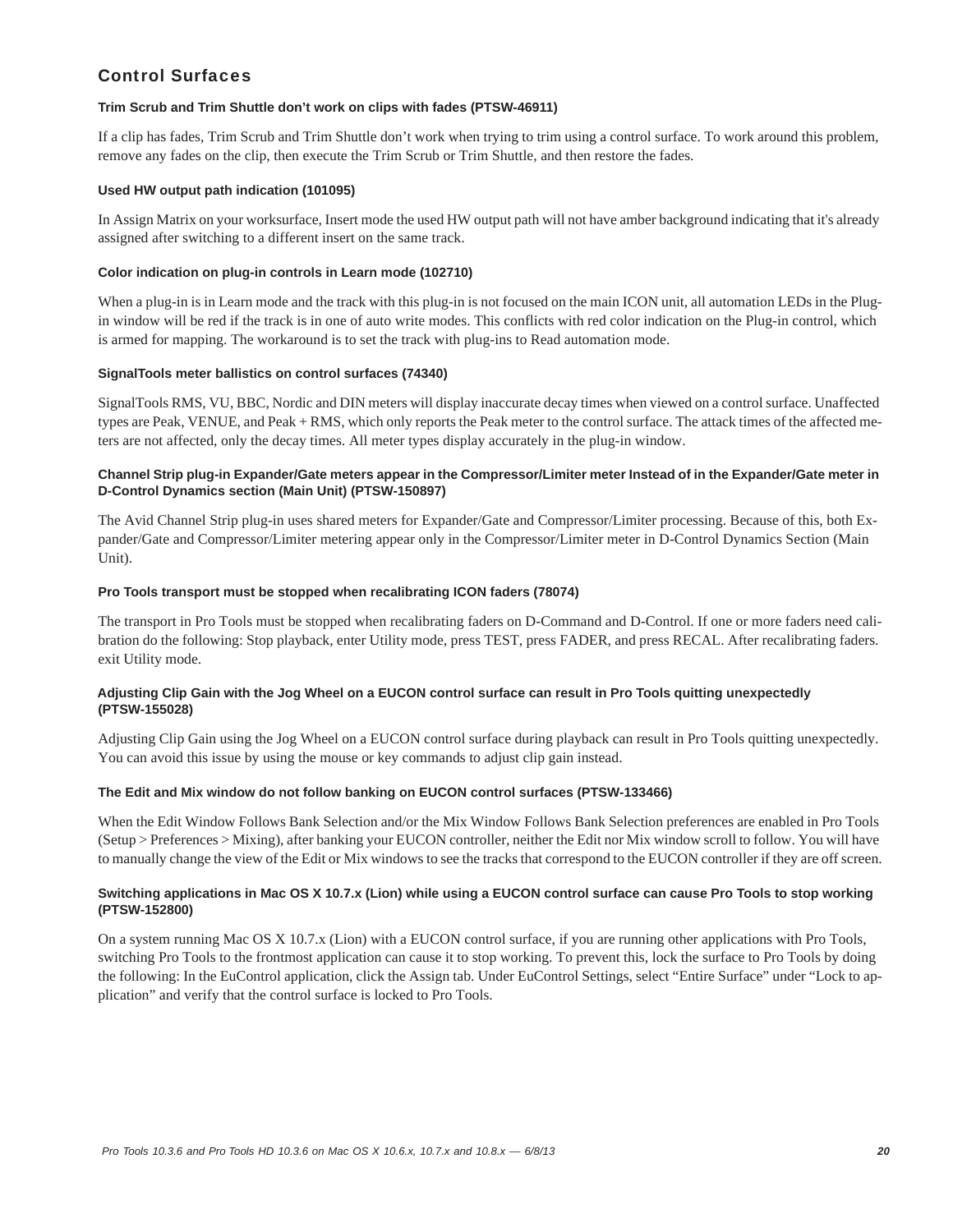# Video

### **Playback of QuickTime video in Pro Tools may stutter or drop frames**

When monitoring QuickTime playback in the Pro Tools Video Window on the computer screen, the video image may stutter or drop frames. To improve results with QuickTime playback, try any of the following:

- Disable Continuous Scrolling.
- Close unnecessary UI windows.
- Try using the DNxHD codec.
- If you have an available PCIe slot in your computer, try using one of the following:
	- A supported Blackmagic video card
	- A supported Canopus video peripheral for QuickTime DV playback
- Consider using an Avid option that includes a video solution:
	- The Video Satellite option offers guaranteed performance for Avid video playback (QuickTime can also be used via AMA).
	- The Video Satellite LE option offers a way to integrate a Blackmagic video card into a system
	- The Avid Mojo SDI peripheral offers guaranteed performance for standard-definition Avid video

#### **H.264 video files over 2 GB play back incorrectly (PTSW-158646)**

At a certain point during playback, an H.264 video file over 2GB in size will incorrectly restart playback from the beginning, even though the timeline indicates it is not playing from the beginning. The workaround is to place an edit (break) in the video clip prior to the point it starts playing incorrectly from the beginning. This issue only affects H.264 files larger than 2GB.

#### **Avid video peripherals are not officially supported with Pro Tools software (PTSW-132918)**

When using an Avid video peripheral such as Mojo SDI with Pro Tools, you must have Pro Tools|HD or HD Native hardware with a SYNC HD or SYNC IO in order to maintain near sample accurate audio/video sync. Alternately, Pro Tools LE hardware containing an S/PDIF input can be used to resolve the audio clock to the video peripheral. While it is possible to use an Avid video peripheral without the presence of any hardware (Pro Tools Software only), audio/video sync is not guaranteed.

#### **Video Offset affects Bounce To QuickTime files (PTSW-123033)**

If Pro Tools has a defined Video Offset and you Bounce to QuickTime, the resultant QuickTime file will be offset by the specified amount in Pro Tools (Setup > Video Sync Offset). To avoid this problem, set the Video Sync Offset to 0 before bouncing to the Quick-Time file format.

#### **QuickTime Movies with a frame rate of 29.97 and greater that use the Avid DNxHD codec do not play when placed at past 20 hours on the Pro Tools timeline (PTSW-149397)**

With Pro Tools 10, the timeline has increased from 12 hours to 24 hours, allowing any timecode stamped media to be placed at its Original TimeStamp location, regardless of the session start time. However, Avid DNxHD encoded QuickTime clips will not play back when placed anywhere on the Timeline past 20 hours. Please limit use of Avid DNxHD encoded QuickTime clips to the first 20 hours of the Pro Tools Timeline to avoid this issue.

#### **When using Bounce to QuickTime, do not bounce to an existing movie name (PTSW-53967)**

If you use the Bounce to QuickTime command and use the same name as an existing movie, the bounce may fail. It is best to use a unique name for each bounce, or delete the previous movie from the drive prior to bouncing with the same name (rather than choosing to replace the existing file).

#### **Closing the QuickTime window during session playback may result in –9092 errors that stop playback (PTSW-162592)**

To avoid this issue, try increasing the number of CPU Cores available for Pro Tools processing and/or raise the H/W Buffer Size in the Pro Tools Playback Engine dialog.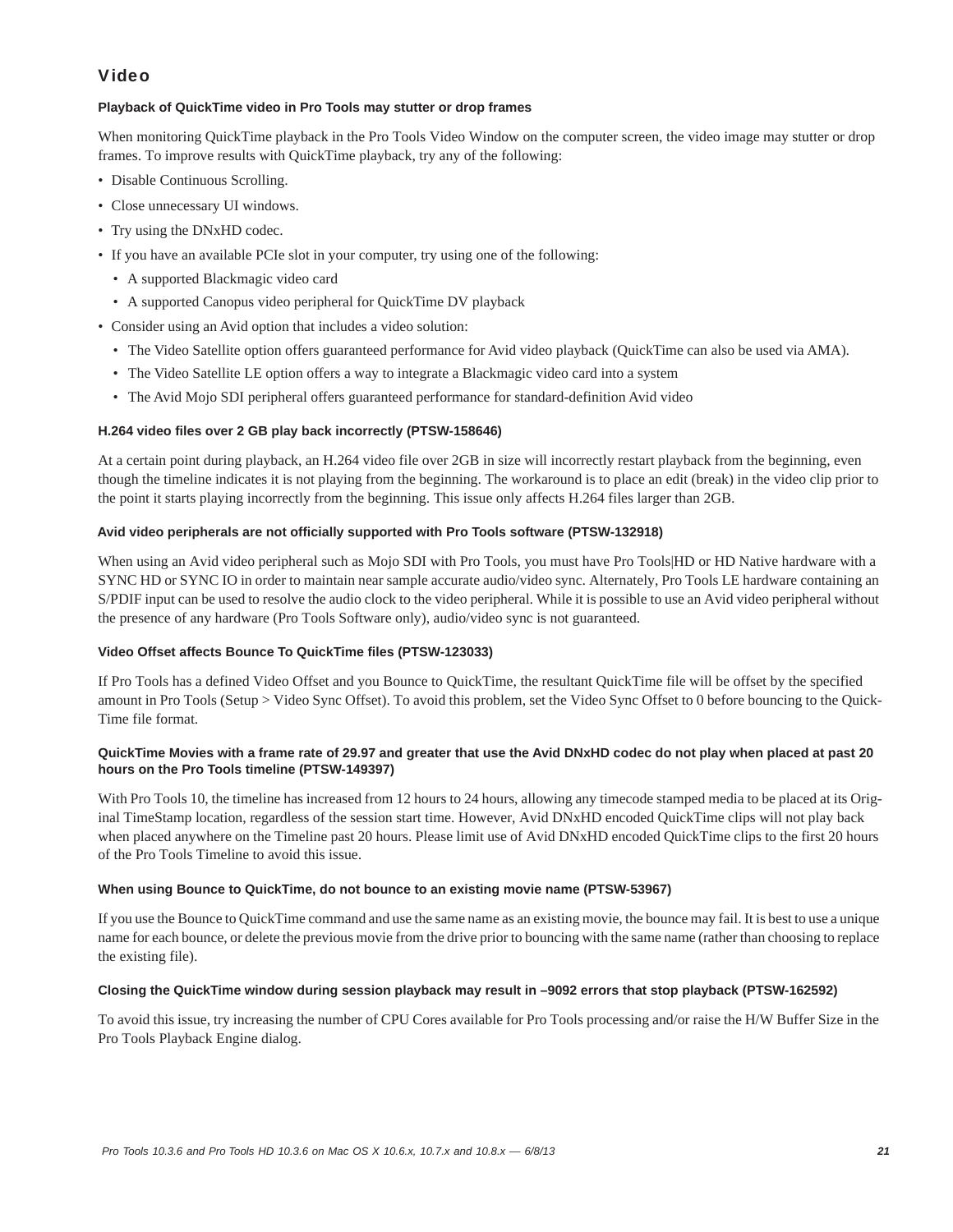#### **Pro Tools UI may slow down with densely-edited QuickTime Movie track (PTSW-54496)**

Pro Tools may begin to respond more slowly and update less often as a session with one or more QuickTime video tracks becomes more and more densely edited. If, while working with heavily edited QuickTime clips, Pro Tools responsiveness begins to decline, use the Bounce to QuickTime Video command, then import the bounced movie.

#### **Unsupported QuickTime video formats (PTSW-52140, PTSW-52155, PTSW-52156, 72961)**

Several video formats supported in QuickTime are not supported in Pro Tools. These include .DivX, .flc, .m4v and .3gp format movies. Attempting to import these will generate errors or will fail to import.

#### **QuickTime clips with "Clean Aperture" settings do not play back in Pro Tools 10 on OS X 10.7 (PTSW-150342)**

Pro Tools 10 on Mac OS X 10.7 is unable to playback QuickTime video clips with "Clean Aperture" settings. The session plays back, but these clips appear black in the Video window. These clips do play back in Pro Tools 10 on Mac OS X 10.6.

#### **Standard definition QuickTime movies rendered as 16:9 Anamorphic play back in Pro Tools at 4:3 (PTSW-23020)**

Standard Definition QuickTime movies that are rendered with 16:9 an anamorphic Scaled Size of 853x480 play back in Pro Tools at 4:3 or 720x486 resolution. The Scaled Size attribute of QuickTime movies is ignored by Pro Tools. To work around this problem, render the movie letterbox natively within the 720x486 pixel dimension.

#### **MPEG-1 and MPEG-2 video freezes at edit points (PTSW-55185)**

Editing MPEG-1 & MPEG-2 video is not officially supported. If you experience this problem, try switching playback to the Video window, or convert the movie to a supported format using a 3rd party application. Removing the audio from an MPEG-1 or MPEG-2 movie with a 3rd party application may also fix the problem.

#### **Audio from "muxed" MPEG-1 and MPEG-2 movies cannot be imported and will be heard in a bounced movie (PTSW-53625)**

Unlike other QuickTime formats, MPEG-1 and MPEG-2 movies store audio and video in a single multiplexed track, called a "muxed." track. Pro Tools cannot separate the audio from video for these types of movies. As a result, you will not be able to import the audio from an MPEG-1 or MPEG-2 movie. Also, if you Bounce to QuickTime using an MPEG-1 or MPEG-2 movie as a source movie, the original audio from the movie will be present in the bounced movie (even though it will not be heard while working with the movie in Pro Tools). To import audio from an MPEG-1 or MPEG-2 file, use a third party application to "demux" the MPEG stream.

#### **Dragging from Mac Finder in Shuffle mode does not work correctly with video (PTSW-28041)**

Dragging a Video file from the desktop to the Edit window while in Shuffle mode will always place the video at session start, overwriting existing video clips in that location.

#### **System instability when running multiple applications using Blackmagic Design hardware for QuickTime video output (PTSW-19486)**

When Pro Tools is running with a Blackmagic DeckLink II Extreme or Intensity video capture and playback PCI-e card installed, launching Blackmagic Design's Deck Capture utility, Final Cut Studio, or any other application which supports Black Magic hardware for video output, can result in system instability. To avoid any potential system instability only use one Blackmagic DeckLink–aware application at a time.

#### **Clip names appear incorrect after selecting Field Recorder channel matches, or expanding to new tracks. (PTSW-136012)**

This can occur if the file name of a Field Recorder channel match contains a hyphen followed by a number greater than zero. Pro Tools names new clips by incrementing the number after the hyphen. If a field recorder file is already named in this way (such as "Filename-01"), then new clips created by selecting a Field Recorder channel match or by expanding a track may have names different from the parent file. To avoid this situation, avoid using hyphens in Field Recorder file names.

#### **Field Recorder matches appear offset after AudioSuite rendering if the session timecode rate does not match the file timecode rate (PTSW-152147)**

If a portion of a file has been rendered with an AudioSuite plug-in, an offset can occur when expanding field recorder matches in cases where the session timecode rate does not match the timecode rate of the audio file. To avoid this issue, you can either render the whole file with AudioSuite (rather than only a portion of the file), or use Whole File mode when rendering AudioSuite processing.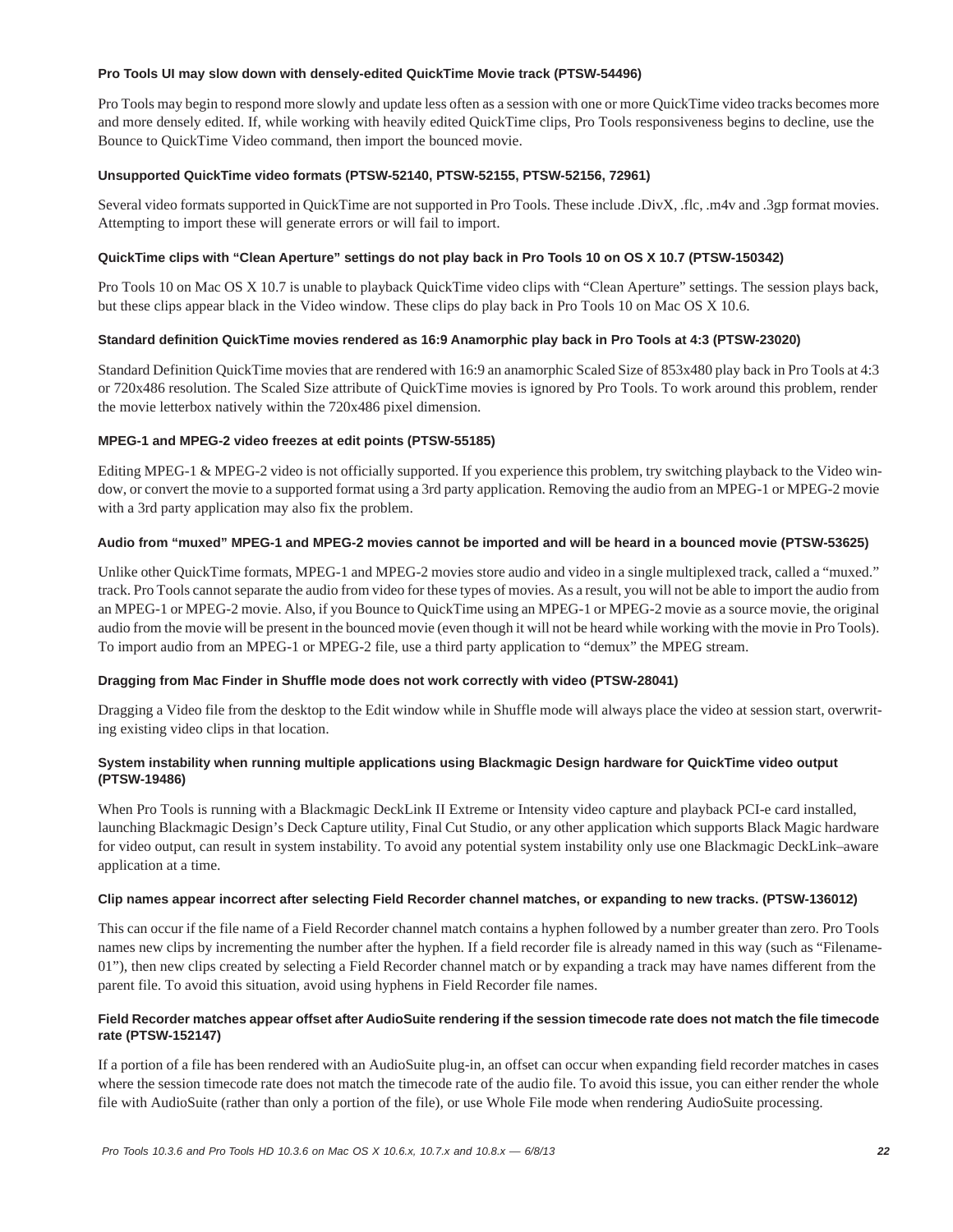# General Localization

#### **Session notes or Session Info text files saved in Japanese may not open in TextEdit (PTSW-46686)**

Session Notes (you can generate these if you are missing plug-ins or have problems when opening a session) or Session Info (File > Export > Session Info as Text) text files may not open in TextEdit, depending on the TextEdit preference settings. This is because the files use different text encoding. As a workaround, you can use the Console application to open files or you can use the Open menu item in TextEdit, then choose the correct encoding, as follows:

- Session Notes UTF-8
- Session Info Japanese (Mac OS)

### **Reading session notes on Korean Mac OS X (PTSW-144218)**

Apple has changed its default UTF-8 encoding behavior in the latter 10.6.x releases and 10.7.x. Because of this some languages do not open Session Notes correctly in TextEdit.

#### **To open Session Notes correctly:**

- **1** Launch TextEdit.
- **2** Choose TextEdit > Preferences.
- **3** Click Open and Save.
- **4** Under "Plain Text File Encoding," set Opening Files to Unicode (UTF-8).

#### **Certain Chinese characters need to be initiated in the Mac OS before they can be used for naming in Pro Tools (PTSW-33074)**

If you cannot use certain characters for naming in Pro Tools, use Text Edit in Mac OS X to initiate the characters. In Text Edit, type the same characters you were trying to use, then use the mouse to select the correct ones from the pop up menu. You should now be able to use them in Pro Tools.

#### **AAF/OMF sequences with non-English characters import with garbled clip names or won't relink (PTSW-33569, PTSW-99570, PTSW-33826)**

If an AAF/OMF sequence containing files or clip names with non-English characters is exported from a Mac-based Pro Tools 7.3.1 system (or lower), it may not import correctly into Avid Media Composer, or Pro Tools 7.4 and higher systems on Windows or Mac. Conversely, AAF/OMF sequences with non-English characters exported from any Pro Tools 7.4 or higher system (or higher) may not import correctly into a Mac-based Pro Tools 7.3.1 (or lower) system. To relink the files, select "Manually Find and Relink," then deselect all options except "Find by file ID." Clip names may appear garbled.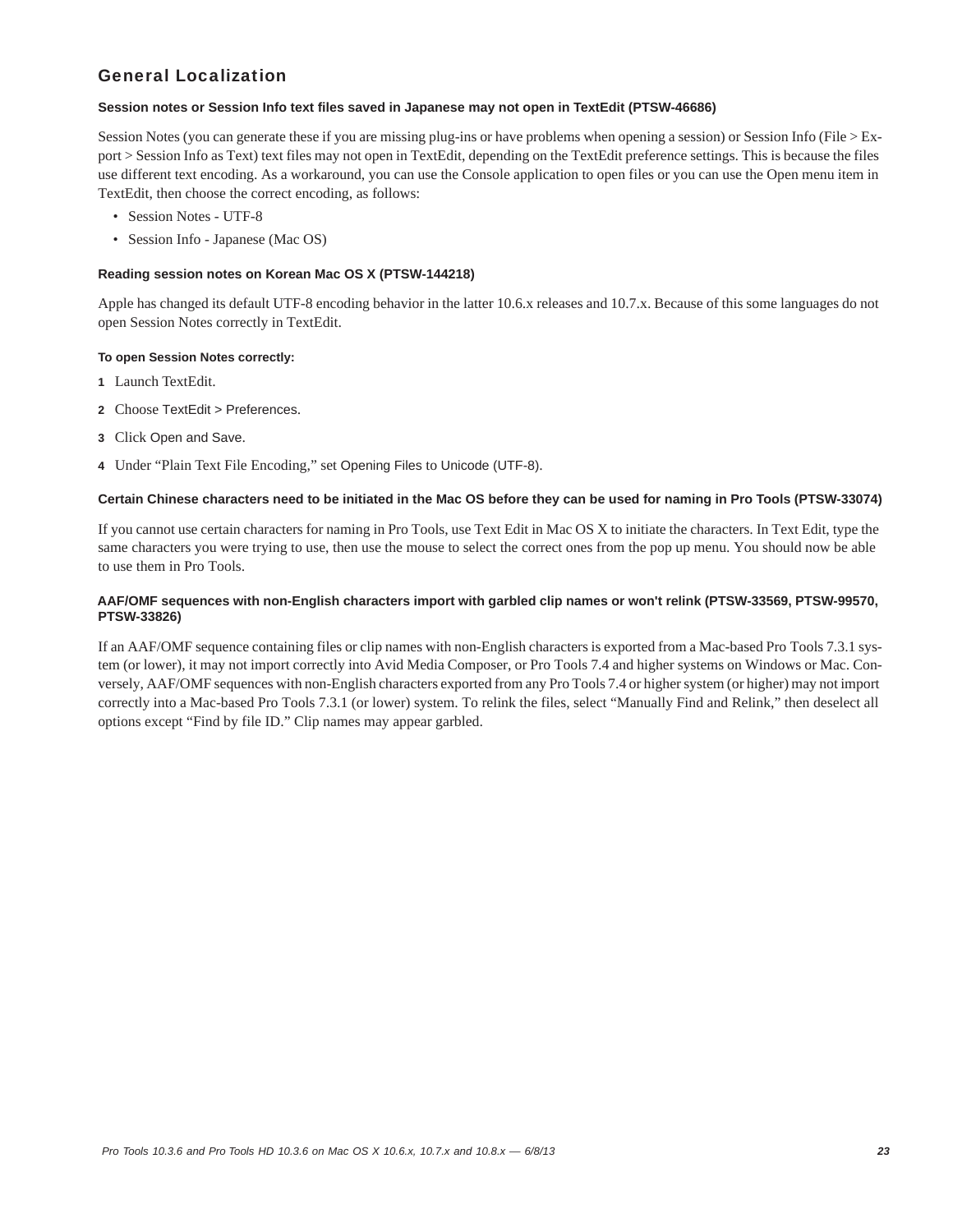# Known Issues with Pro Tools CoreAudio Hardware Drivers

#### **Limitations of the Avid CoreAudio driver with CoreAudio Manager**

The CoreAudio Driver has the following limitations with HD, 003, and Digi 002 systems:

Pro Tools HD, and Pro Tools with 003 and Digi 002 systems require exclusive access to Pro Tools hardware. You cannot use CoreAudio applications and Pro Tools with these systems at the same time. To use Pro Tools, make sure you quit any CoreAudio applications before launching Pro Tools on these systems. To use a CoreAudio application with these systems, make sure you quit Pro Tools before starting the CoreAudio application.

 The CoreAudio Driver cannot be used to preview sound files from the Mac Finder while Pro Tools is running. When a sound file is located in the Mac OS X navigation window, a QuickTime transport bar is displayed next to it. The QuickTime transport bar lets you audition the sound file. With USB audio interfaces, you can preview sound files from the Mac Finder as long as Pro Tools is not running. With FireWire and Avid HD audio interfaces, the sound will always play back though the Mac built-in audio controller (through the Mac speaker or headphone jack). However, if you double-click a sound file, the QuickTime application will launch, which can use the CoreAudio Driver for playback.

The CoreAudio Driver cannot be used for playback of Mac System Sounds.

### **Selecting "Avid HW" for Sound Input or Output in System Preferences may cause Pro Tools to fail to launch (99576)**

If "Avid HW" is selected as the input or output device in System Preferences, certain common actions in the Finder may activate the Avid CoreAudio Manager. These actions include selecting an audio or video file while in Columns view or while the Inspector window is open, or using Get Info or Quick Look on an audio or video file. Once activated, CoreAudio may remain connected even after selecting a different file or closing all Finder windows. If Pro Tools is launched while CoreAudio is connected, an error message stating "Avid Hardware is in use by another application.  $(-1133)$ " may occur.

#### **Pops when changing sample rates**

With the CoreAudio Manager, your Pro Tools hardware may produce a "pop" or "click" sound if Pro Tools was last used at a sample rate different from the one the new CoreAudio client is set to use.

### **Audio streaming problems when using very low H/W Buffer Sizes with 3rd party Core Audio applications (such as Logic) (PTSW-154719)**

You may experience audio streaming problems when using Avid hardware with 3rd party applications such as Cubase or Logic and playing back at the lowest buffer size. The lowest supported buffer sizes when using Avid hardware are 64 at 44.1 and 48 kHz sessions, and 128 at 88.1 and 96 kHz.

#### **Pro Tools hardware may not play sound from QuickTime or Safari with CoreAudio (PTSW-3093 and PTSW-27892)**

If you do not hear sound when playing back audio through Pro Tools hardware from QuickTime or Safari with the CoreAudio Manager, try one the following:

• Open the Mac System Preferences and click Sound. While QuickTime or Safari is playing back audio, change the Output from Avid HW to Internal, and then back to Avid HW.

 $-$  or  $-$ 

• Launch iTunes before launching QuickTime or Safari.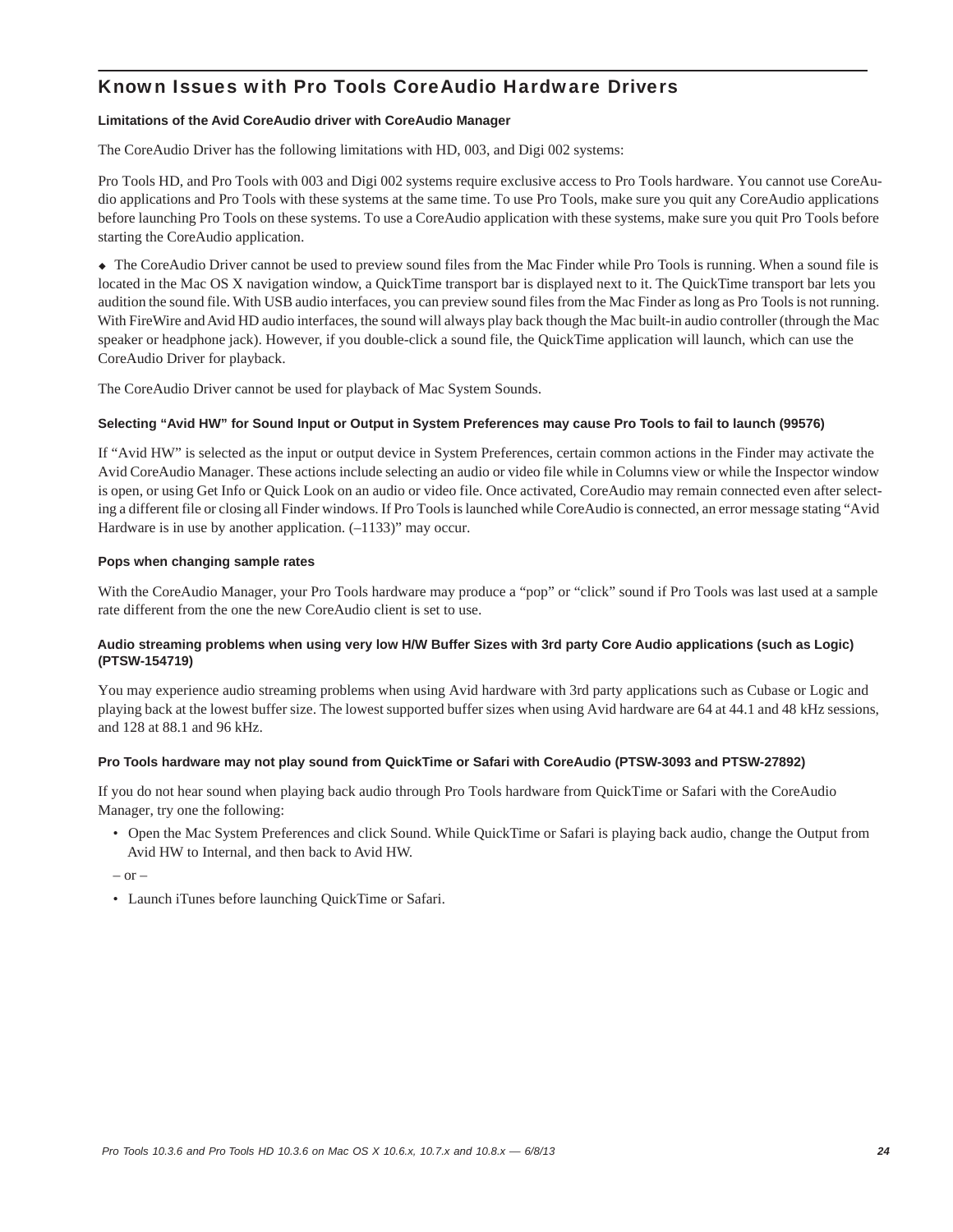#### **Buffer sizes incompatible with Pro Tools hardware (39542)**

In Cubase, Traktor, Live, and certain other applications, you can select Buffer Sizes that may be incompatible with your Pro Tools hardware. Selecting incompatible buffer sizes results in distorted sound and may cause other problems. Please make sure to select Buffer Sizes listed in the following chart:

|  | Cubase SX Buffer Sizes Supported by Avid Audio Hardware |  |  |
|--|---------------------------------------------------------|--|--|
|  |                                                         |  |  |

| <b>Avid Audio Hardware</b>                                            | <b>Supported Buffer Sizes</b> |  |
|-----------------------------------------------------------------------|-------------------------------|--|
| Avid HDX                                                              | 128, 256, 512, 1024           |  |
| Pro Tools HD                                                          | 128, 256, 512, 1024           |  |
| <b>HD Native</b>                                                      | 128, 256, 512, 1024           |  |
| 003, 003 Rack, 003 Rack+, Eleven Rack, Digi 002,<br>and Digi 002 Rack | 64, 128, 256, 512, 1024       |  |
| Mbox and Mbox 2-series interfaces                                     | 32, 64, 128, 256, 512, 1024   |  |

#### **Reason Output distorts with Buffer Size settings less than 256 samples at 88.2 kHz or 96 kHz (39399)**

Distorted sound can result when a Reason user has selected a Buffer Size of less than 256 samples at sample rates of 88.2 kHz or 96 kHz.

### **Pro Tools reports a –6101 error connecting or disconnecting headphones or audio cables from the audio output jack on your computer while using Pro Tools (PTSW-159325)**

You may encounter a –6101 error when connecting or disconnecting headphones or audio cables from the audio output jack on your computer while using Pro Tools. To avoid this problem, quit Pro Tools before connecting or disconnecting your headphones or audio cables.

# Known Issues with Audio Interfaces

### HD OMNI

#### **Noise in the output signal from HD OMNI with digital input (PTSW-1614)**

If HD OMNI is connected to a digital source with a mismatched clock and Sample Rate Conversion (SRC) is not enabled, you will hear noise (including loud "pops") in the output signal. To correct this problem, either enable SRC or ensure that the clock of the digital source and HD OMNI are matched correctly.

#### **HD OMNI front panel Setup menus are unresponsive after Pro Tools quits unexpectedly (PTSW-125692)**

HD OMNI will not automatically recover "stand-alone" mode if Pro Tools quits unexpectedly (or if you disconnect the DigiLink cable from HD OMNI while Pro Tools is running). As a result, some of the SETUP functions accessible from the front panel will be unavailable. Power cycle HD OMNI to recover stand-alone mode.

#### **Graphic redraw problems in the Hardware Setup dialog (PTSW-122690, PTSW-1346, and PTSW-1235)**

When changing the Hardware Setup configuration for HD OMNI, it is possible to encounter graphics redraw problems in some cases. To force a graphics redraw of the Hardware Setup dialog, close and reopen the Hardware Setup dialog.

#### **Versions of Pro Tools lower than 8.1 quit on launch with HD OMNI (PTSW-1976)**

When launching versions of Pro Tools lower than 8.1 with HD OMNI connected and powered on, Pro Tools quits when initializing DSI. To avoid the problem, power off HD OMNI before launching versions of Pro Tools lower than 8.1.

#### **No sound on output after hardware reset (PTSW-126575)**

After resetting the HD OMNI interface to the default factory settings using the front panel controls, the HD OMNI interface stops emitting sound in sessions where the outputs are not assigned to the Monitor output path. To correct this problem, press the ALT monitor button to switch to the ALT Monitor path, and then press it again to switch back to the Main Monitor path.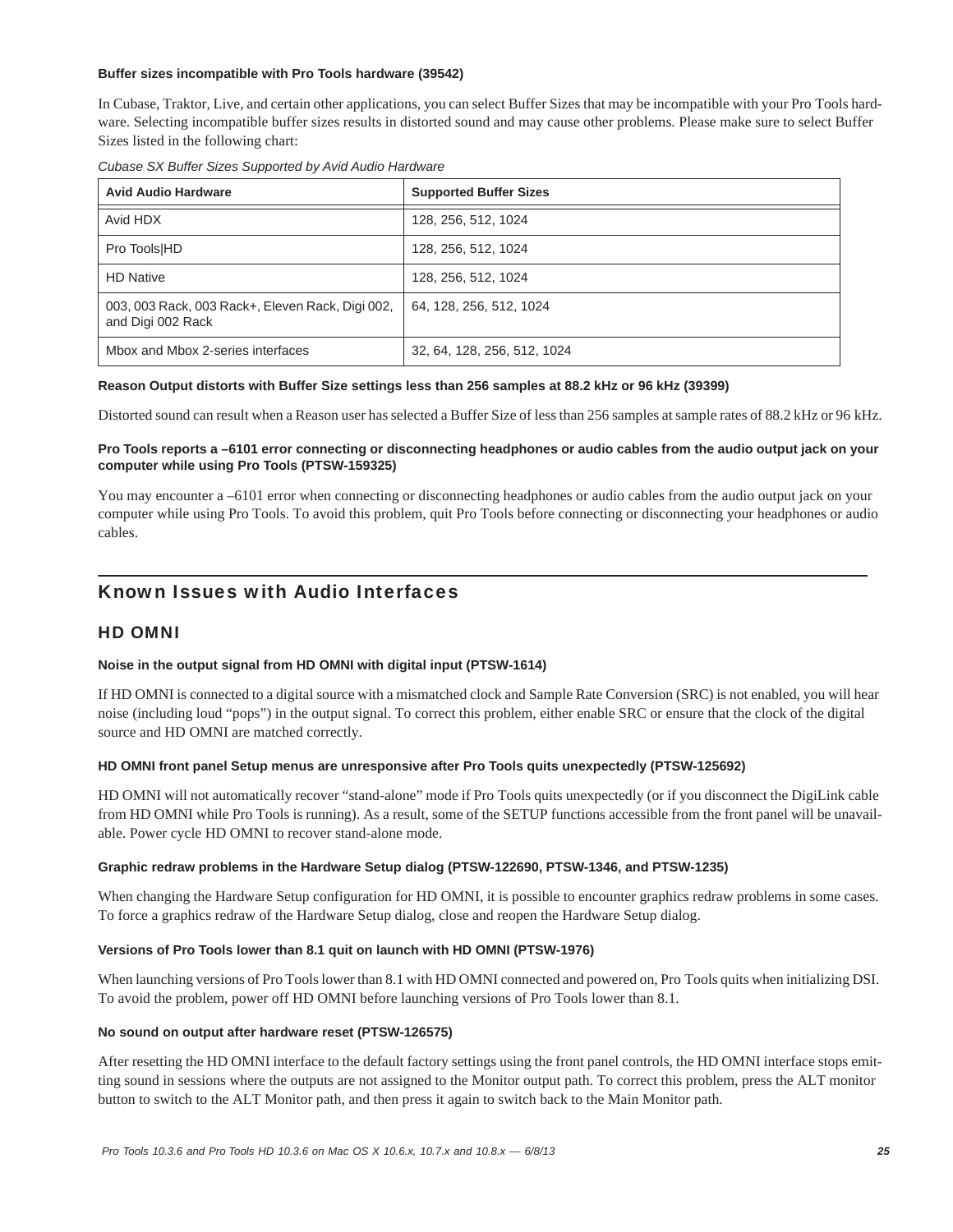#### **Loss of Monitor path when launching Pro Tools with HD OMNI off or disconnected (PTSW-127313)**

When launching Pro Tools and opening I/O Setup after powering off HD OMNI or disconnecting it from the system, the inactive Monitor path is not present in Output tab. You may need to restore the default I/O Settings and remap the corresponding Output Busses.

#### **Output paths are not automatically created in the Output page of the I/O Setup after disabling the corresponding Monitor path in the Monitor page of the Hardware Setup and re-assigning the Outputs from "None" to physical outputs in the Main page of the Hardware Setup (PTSW-127559)**

After disabling the Monitor path in the Monitor page of the Hardware Setup and re-assigning the corresponding Outputs from "None" to physical outputs (such as "A 1-2") in the Main Page of the Hardware Setup, these Output paths are not automatically created in the Output Page of the I/O Setup. You will have to manually create the appropriate Output paths in the I/O Setup (or click Default).

#### **Changing Monitor path Output assignments in the Hardware Setup does not update the Output paths in the Output page of the I/O Setup (PTSW-127563)**

When changing Monitor path Output assignments in the Monitor page of the Hardware Setup (such as setting the Monitor path Format to None or assigning the Monitor to different physical outputs), the Output paths in the Output page of the I/O Setup do not reflect the corresponding changes. You will have to manually create the appropriate Output paths in the I/O Setup (or click Default).

#### **When creating new sessions, using the I/O Settings selector can result in unexpected Output assignments if HD OMNI has an assigned Monitor path (PTSW-123896)**

If HD OMNI has an assigned Monitor path, Output paths created by the selected I/O Settings option in the New Session dialog may be offset by the channel width of the Monitor path. If this happens, you will have to manually create the appropriate Output paths in the I/O Setup (or click Default).

#### **I/O Setup Bus page erroneously adds monitor paths (PTSW-127739)**

With both MAIN and ALT Monitor paths declared, toggling one of the CR Monitor paths from the current format to "None" and then back to the starting Monitor format from within the Hardware Setup Monitor page, causes the Bus page in I/O Setup to erroneously add an extra Monitor path with the abbreviation with "(1)." This can happen numerous time and each new Monitor abbreviation increments accordingly.

### 003 Family and 002 Series Interfaces

#### **Upgrading to Lion can result in the uninstallation of Pro Tools components for Digi 002 and 003 family systems**

If you upgrade from Mac OS X 10.6.x ("Snow Leopard") to Mac OS X 10.7.x ("Lion") with Pro Tools already installed, *DigiDioMIDIServer.plugin* and *DigidesignFireWireMIDI.plugin* will be uninstalled during the Lion install. When the OS upgrade is complete, a dialog will appear indicating that these files were moved to an Incompatible Software folder. You can reinstall the drivers for your Digi 002 or 003 family interface after installation to restore these files.

To run Pro Tools on Mac OS X 10.7.x ("Lion") with a Digi 002 or 003 family interface, Avid recommends that you create a clean Lion partition and install Pro Tools directly to that partition.

#### **Reconnecting an 003 or 002 after losing the connection with Pro Tools (PTSW-20351)**

If your 003 family or 002 series interface looses its connection with Pro Tools, increasing your buffer size or changing your CPU usage limit may bring the device back online without having to close Pro Tools or restart your computer.

#### **Importing .PIM Files on an 003 System with a C|24 (PTSW-46401)**

When importing a custom map .PIM file created on a 003 to another 003 system with a C|24, 003 displays "<No Track>" on the scribble strips instead of staying in Plug-in Edit mode with a restored newly imported Plug-in Map. You will need to switch to another mode on 003 and then re-enter Plug-in Edit mode to correct this.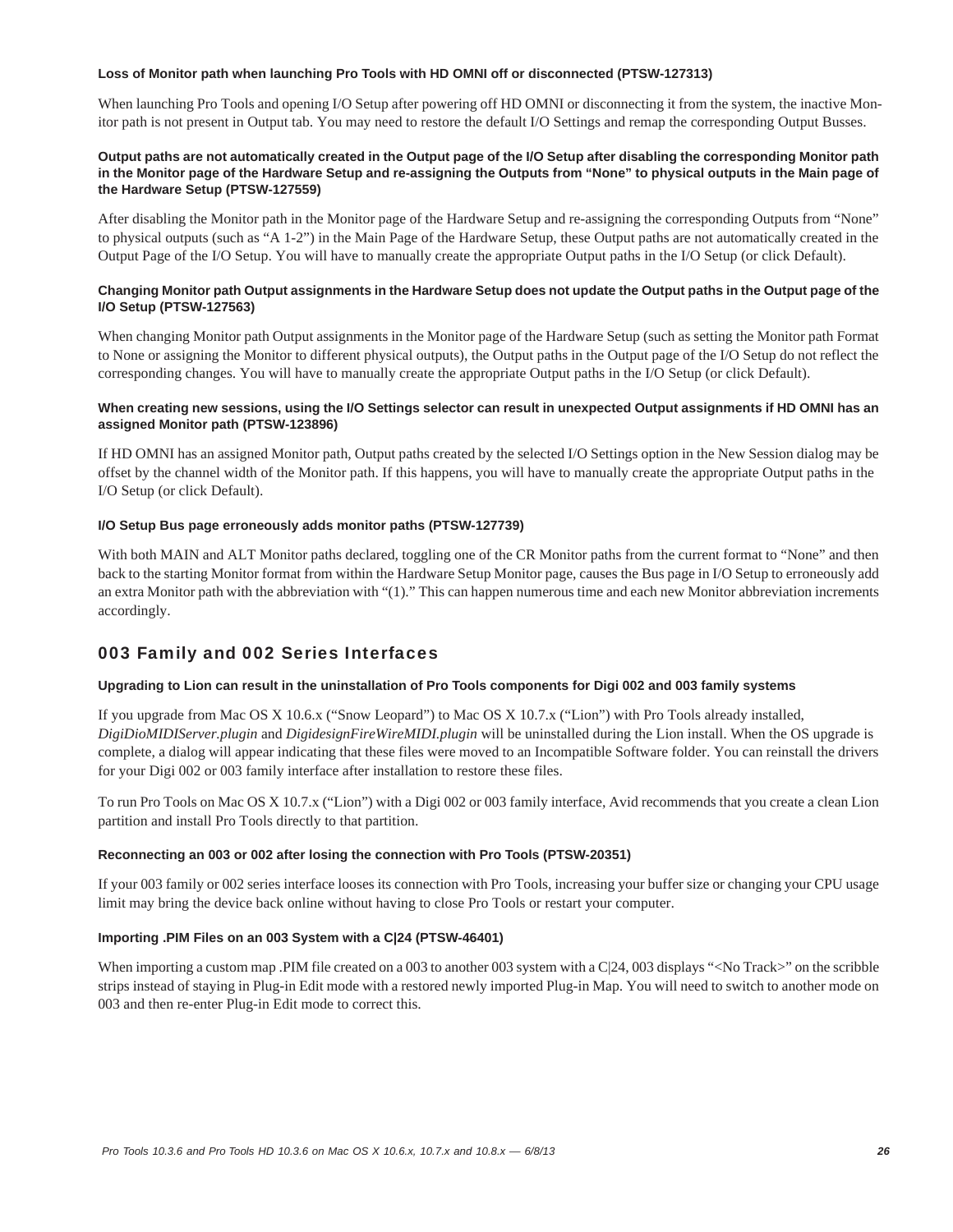# Pro Tools Aggregate I/O (Mac Built-In Audio)

#### **When using Aggregate I/O on Mac OS 10.7.x ("Lion"), a New Session command results in an error (PTSW-142151) or the Aggregate I/O sample rate is frozen at a setting of 0 Hz (PTSW-142166)**

#### **If either of these errors occurs, do the following:**

- **1** Quit Pro Tools.
- **2** Launch Audio MIDI Setup.
- **3** Choose Window > Show Audio Window.
- **4** Select Pro Tools Aggregate I/O.
- **5** Click the Minus sign icon to delete Aggregate I/O.
- **6** Relaunch Pro Tools.

#### **–6101 error when previewing audio with Pro Tools Aggregate I/O (PTSW-132996)**

When previewing audio in the Import Audio dialog with Pro Tools Aggregate I/O selected as the Current Engine (in the Playback Engine dialog), and with the Mac OS File view is set to Columns view, you may encounter a –6101 error. Try changing the Mac OS file view from Columns to List or Icons view, or use any of the built-in audio devices instead of Pro Tools Aggregate I/O to avoid this problem.

#### **Changing sample rates in Audio MIDI Setup can cause Aggregate I/O to disappear in I/O Setup, resulting no audio output (PTSW-132281)**

When Pro Tools Aggregate I/O is selected as the Current Engine in the Playback Engine dialog, changing sample rates in Audio MIDI Setup can cause the Pro Tools Aggregate I/O to be removed from I/O Setup resulting in no audio output. To correct this problem, click the Default button on the Output page of the I/O Setup.

#### **Error messages when opening a session with a different sample rate from the Aggregate I/O sample rate setting (PTSW-131779)**

Pro Tools may indicate that a given Aggregate I/O device has not automatically adjusted its sample rate when a session with a different sample rate is opened. You may subsequently be presented with a dialog indicating that the session needs to be closed and reopened to update the sample rate setting of the Aggregate I/O device.

#### **Renaming Pro Tools Aggregate I/O driver in AMS corrupts the driver (PTSW-131383)**

If you rename the Pro Tools Aggregate I/O driver in Audio MIDI Setup (AMS), the driver be corrupted the next time you launch Pro Tools. If this happens, quit Pro Tools and delete the Pro Tools Aggregate I/O device from AMS. Pro Tools will re-create the driver the next time it is launched.

#### **Pro Tools quits unexpectedly when enabling the built-in digital I/O (PTSW-132189)**

When enabling built-in digital I/O for Pro Tools Aggregate I/O in Audio MIDI Setup, Pro Tools quits unexpectedly. To avoid this problem, enable the built-in digital I/O in Audio MIDI Setup before launching Pro Tools.

# Third-Party Core Audio Devices

#### **Pops and clicks can occur when using third-party Core Audio devices with Pro Tools (PTSW-132084)**

Note that audible pops and clicks can occur when using some third-party audio interfaces even if Error Suppression is disabled. Try increasing the Hardware Buffer size for the device to avoid this problem.

#### **Using low buffer sizes with Studio Monitor Express may result in Pro Tools quitting unexpectedly with a loud burst of noise (PTSW-132513)**

Using Studio Monitor Express with some Core Audio Devices may result in Pro Tools quitting unexpectedly along with loud bursts of noise. Studio Monitor Express is not recommend for use with Pro Tools at this time.